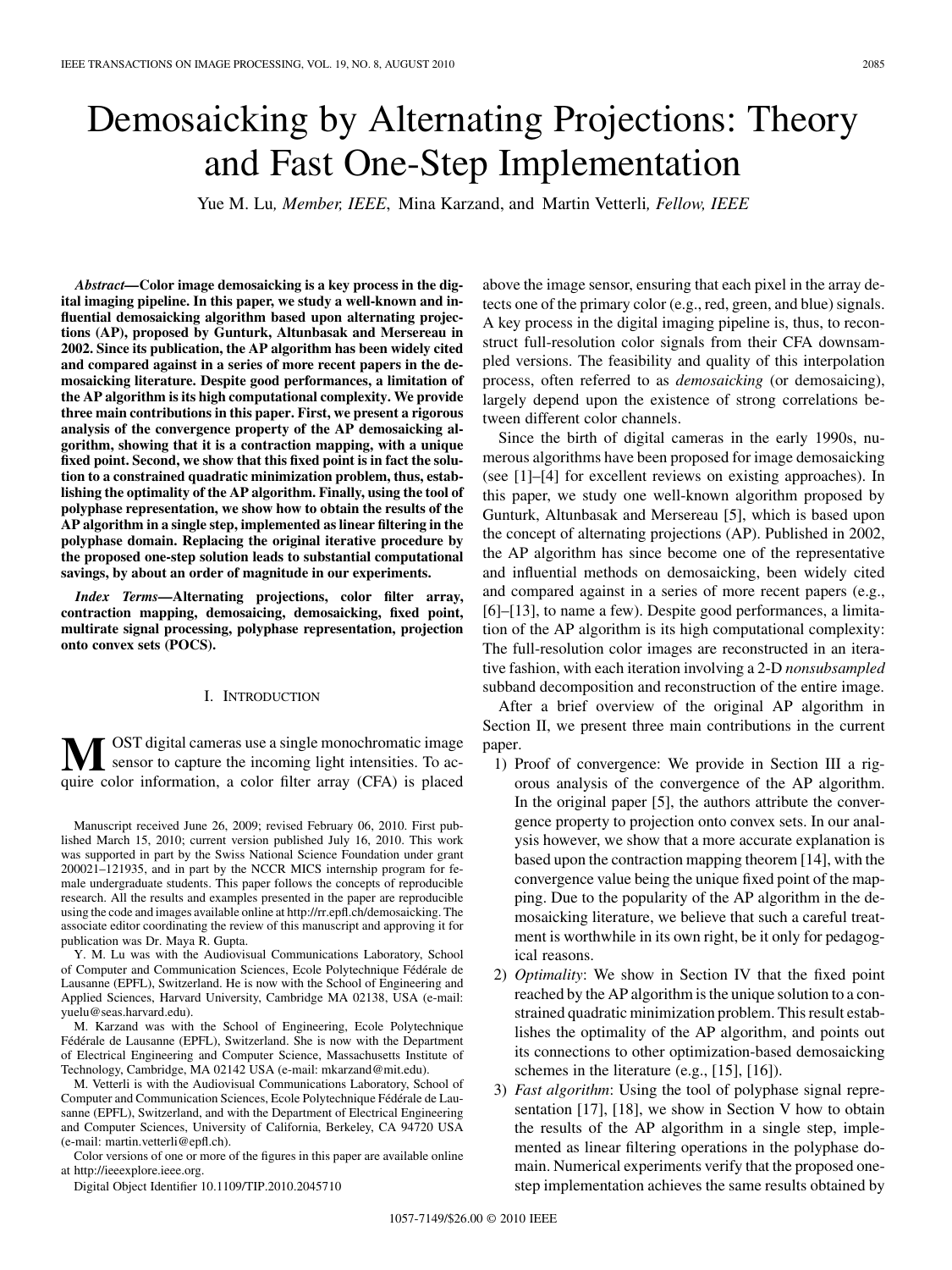

Fig. 1. Portion of the Bayer color filter array. R, G, and B represent the red, green, and blue color filters, respectively.

the original AP algorithm, but is about an order of magnitude faster, due to the elimination of the iterative procedure.

*Notations:* We summarize in the following the main notations used in the paper. First,  $\ell^2(\mathbb{Z}^2)$  denotes the linear space of square-summable 2-D sequences. We use  $x[n], y[n], r[n], g[n],$  $b[n]$ , and  $s[n]$ , with  $n \stackrel{\text{def}}{=} (n_1, n_2)$ , to represent scalar-valued images of size  $M \times N$ . By filling zeros outside of their finite spatial support, all these image can be modeled as vectors in  $\ell^2(\mathbb{Z}^2)$ . When there is no confusion, we will drop the dependence upon the variable  $n$  and use  $x, y, r, g, b, s$  for simplicity. The 2-D  $z$ -transform of  $x$  is defined as

$$
X(\mathbf{z}) = \sum_{\mathbf{n} \in \mathbb{Z}^2} x[\mathbf{n}] \mathbf{z}^{-\mathbf{n}}
$$

where  $z^{-n} \stackrel{\text{def}}{=} z_1^{-n_1} z_2^{-n_2}$ . Setting  $z = e^{j\omega} \stackrel{\text{def}}{=} (e^{j\omega_1}, e^{j\omega_2})$ leads to the Fourier transform, which—by abuse of notation—will be written as  $X(\omega)$  instead of  $X(e^{j\omega})$ . The polyphase representation plays an important role in our discussions. For any image x, we use  $x_{00}$ ,  $x_{01}$ ,  $x_{10}$ , and  $x_{11}$  to represent its four polyphase components, whose definitions are given in Section III-A. We denote by  $\{e_1, e_2, e_3, e_4\}$  the standard Euclidean basis vectors in  $\mathbb{R}^4$ , and by  $I$  the identity matrix in  $\mathbb{R}^{d \times d}$ , where the dimension d will be clear from the context. Finally,  $\mathbb{1}_{\mathcal{D}}(\omega)$  denotes the indicator function of a domain D, i.e.,  $\mathbb{1}_{\mathcal{D}}(\omega) = 1$  if  $\omega \in \mathcal{D}$  and  $\mathbb{1}_{\mathcal{D}}(\omega) = 0$  otherwise.

### II. BACKGROUND

We briefly overview the original AP demosaicking algorithm [5], which sets the ground for all subsequent discussions.

#### *A. Demosaicking by Alternating Projections*

Fig. 1 shows the sampling pattern of the widely used Bayer CFA  $[19]$ . Let s denote the raw sensor image obtained from the CFA, and let  $r, g, b$  represent the full-resolution red, green, and blue color channels, respectively. The goal of the AP demosaicking algorithm is to estimate these full-resolution color images from s.

Similar to many other demosaicking schemes in the literature, the AP algorithm starts by obtaining an estimate of the full-resolution green channel, which is then used in the subsequent estimation of the missing red and blue pixels. This two-step strategy is justified by the fact that the green channel in the Bayer CFA has twice the sampling density as that of the red or blue channels (see Fig. 1), and, hence, is relatively easier to reconstruct.



Fig. 2. 2-D nonsubsampled filter bank with one lowpass channel [ $\widetilde{A}_0(\omega)$  and  $A_0(\omega)$ ] and three highpass channels  $[\widetilde{A}_i(\omega)]$  and  $A_i(\omega)$  for  $i = 1 \dots 3$ ].

In the AP algorithm, the green channel is initially estimated by an edge-directed interpolation scheme (such as [20]), followed by a subband-based update step. We omit further descriptions of this update step, whose details can be found in [5].

In this work, our focus is on how the AP algorithm iteratively interpolates the missing red and blue pixels. To avoid repetition, our discussion will be mostly concentrated on the red pixels throughout the paper. The processing steps for the blue pixels are similar, and can be easily inferred by symmetry.

In estimating the red channel, the AP algorithm alternates between two constraint sets. The first constraint exploits the correlation between the highpass (i.e., "detail") subbands of the green and red channels. For subband decomposition, consider a 2-D nonsubsampled wavelet transform shown in Fig. 2. With one level of decomposition, an input image  $x$  is split into one lowpass subband  $x_0$  and three highpass subbands  $x_1, x_2, x_3$ . The set of analysis filters  $\{A_i(\boldsymbol{\omega})\}$  and synthesis filters  $\{A_i(\boldsymbol{\omega})\}$  in the filter bank satisfy the perfect reconstruction condition

$$
\sum_{i=0}^{3} \widetilde{A}_{i}(\boldsymbol{\omega}) A_{i}(\boldsymbol{\omega}) \equiv 1.
$$
 (1)

We can choose all these channel filters to be separable products of 1-D filters. For example, the lowpass analysis and synthesis filters used in [5] are

$$
\tilde{a}_0[\mathbf{n}] = \frac{1}{16} \begin{bmatrix} 1 & 2 & 1 \end{bmatrix}^T \begin{bmatrix} 1 & 2 & 1 \end{bmatrix}, \text{ and}
$$
  
\n
$$
a_0[\mathbf{n}] = \frac{1}{64} \begin{bmatrix} -1 & 2 & 6 & 2 & -1 \end{bmatrix}^T \begin{bmatrix} -1 & 2 & 6 & 2 & -1 \end{bmatrix}
$$
  
\n(2)

respectively.

Based upon the observation [5], [21] that the highpass subbands of the green and red channels of a natural image tend to be very similar, the AP algorithm proposes to search for full-resolution red images within the following "detail constraint set"

$$
\mathcal{C}_d \stackrel{\text{def}}{=} \left\{ r[\boldsymbol{n}] : \left| (\tilde{a}_i * r)[\boldsymbol{n}] - (\tilde{a}_i * \hat{g})[\boldsymbol{n}] \right| \le T, \text{ for } 1 \le i \le 3 \right\}
$$
\n(3)

where  $\tilde{a}_i$  is the *i*th highpass analysis filter in Fig. 2,  $\hat{q}$  is the previously estimated full-resolution green channel, and  $T$  is a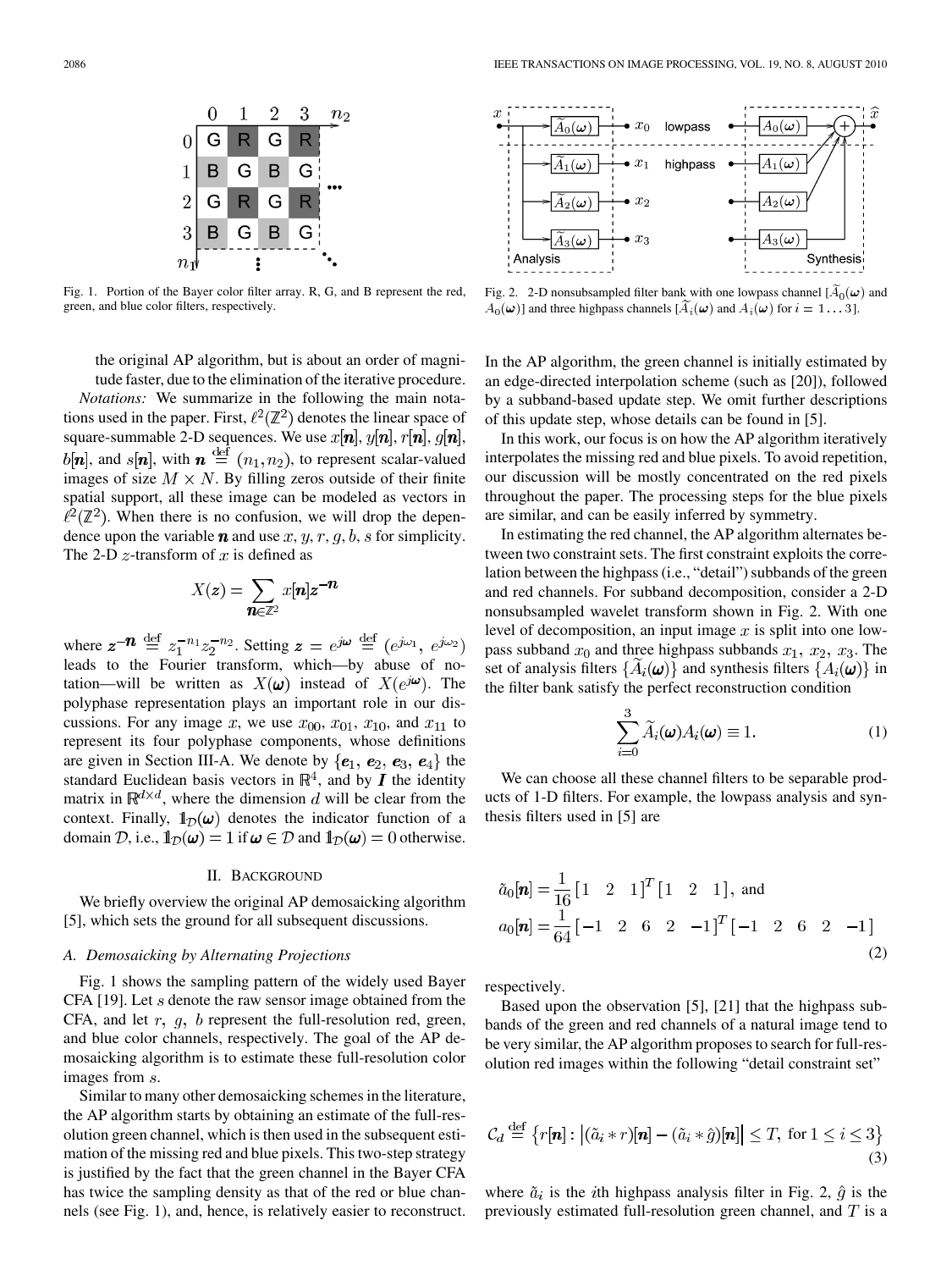threshold indicating how "similar" the two signals should be. In practice, it is often sufficient to set  $T$  to zero, which works well when the red and green channels are strongly correlated.

To enforce the constraint defined in (3) (with  $T = 0$ ), the AP algorithm employs a "detail update operator"  $P_d$ :  $\ell^2(\mathbb{Z}^2) \mapsto$  $\ell^2(\mathbb{Z}^2)$ , defined in the transform domain as

$$
y = P_d x \Rightarrow Y(\omega) = A_0(\omega) A_0(\omega) X(\omega)
$$
  
+ 
$$
\sum_{i=1}^3 A_i(\omega) \widetilde{A}_i(\omega) \widehat{G}(\omega).
$$
 (4)

The previously shown formulation can be intuitively understood by referring to Fig. 2. For any input image  $X(\omega)$ , the operator  $P_d$  takes the lowpass subband of X [i.e.,  $A_0(\boldsymbol{\omega})X(\boldsymbol{\omega})$ ] and the highpass subbands of the previously estimated green channel  $\hat{G}$ [i.e.,  $A_i(\omega)G(\omega)$ ], and then combine them through the synthesis filter bank to get the output  $Y(\omega)$ .

We observe that formula (4) for the detail update operator can be simplified as follows. Introduce a lowpass filter

$$
L(\boldsymbol{\omega}) \stackrel{\text{def}}{=} \widetilde{A}_0(\boldsymbol{\omega}) A_0(\boldsymbol{\omega}). \tag{5}
$$

It then follows from the perfect reconstruction property (1) of the filter bank that

$$
1 - L(\boldsymbol{\omega}) = \sum_{i=1}^{3} \widetilde{A}_i(\boldsymbol{\omega}) A_i(\boldsymbol{\omega}).
$$
 (6)

Substitute (5) and (6) into (4)

$$
y = P_d x \Rightarrow Y(\omega) = L(\omega)X(\omega) + (1 - L(\omega))\widehat{G}(\omega). \quad (7)
$$

Compared with the original definition (4) for  $P_d$ , the proposed formula in (7) only requires the filtering of  $X(\omega)$  and  $\hat{G}(\omega)$  in the lowpass channel of the filter bank. Consequently, we can completely eliminate the computations previously needed in obtaining the three highpass channels of  $G(\omega)$ .

The second constraint the AP algorithm employs is based upon the available sensor measurements  $s$ . Specifically, the interpolated red channel should belong to the following "observation constraint set:"

$$
\mathcal{C}_o \stackrel{\text{def}}{=} \{r[\boldsymbol{n}] : r[\boldsymbol{n}] = s[\boldsymbol{n}], \text{ for } \boldsymbol{n} \in \Lambda_r \} \tag{8}
$$

where  $\Lambda_r \stackrel{\text{def}}{=} {\{n = (2k_1, 2k_2 + 1) : k_1, k_2 \in \mathbb{Z}\}}$  represents the locations of the red pixels in the Bayer CFA shown in Fig. 1. To enforce the previously mentioned consistency requirement, we can define the "observation update operator"  $P_o: \ell^2(\mathbb{Z}^2) \mapsto$  $\ell^2(\mathbb{Z}^2)$  as

$$
y[\boldsymbol{n}] = (P_o \ x) [\boldsymbol{n}] \stackrel{\text{def}}{=} \begin{cases} s[\boldsymbol{n}], & \text{if } \boldsymbol{n} \in \Lambda_r \\ x[\boldsymbol{n}], & \text{otherwise.} \end{cases}
$$
(9)

In words, the operator  $P_o$  replaces the values of  $x[n]$  at the red pixel locations with the available sensor measurements, but leaves the rest of the pixels intact.

After defining the two update operators  $P_o$  and  $P_d$ , we can now summarize the main iterations of the AP algorithm.

**Algorithm 1** Interpolate the Missing Red Pixels by Alternating Projections [5]

**Input**: The sensor image  $s$  from the Bayer CFA, and the estimated green channel  $\hat{g}$ .

**Output**: An estimated full-resolution red channel  $\hat{r}$  of  $M \times N$ pixels.

Use bilinear interpolation to obtain an initial estimate  $r^{(0)}$  of the red channel.

Initialize the iteration number:  $k \leftarrow 0$ 

**repeat**

Enforce the detail constraint by having  $r^{(k+0.5)} = P_d r^{(k)}$ .

Enforce the observation constraint by having  $r^{(k+1)} = P_o r^{(k+0.5)}$ .

$$
k \Leftarrow k + 1
$$

**until** The mean squared error MSE  $\stackrel{\text{def}}{=} ||r^{(k)} - r^{(k-1)}||^2 / (MN)$ is smaller than a given threshold  $\delta$ .

$$
return \hat{r} = r^{(k)}
$$

# *B. Convergence Property*

Starting from an initial estimate  $r^{(0)}$ , the AP algorithm described previously generates a sequence of updated estimates  $\{r^{(1)}, r^{(2)}, r^{(3)}, \ldots\}$ , where

$$
r^{(k+1)} = P_o P_d r^{(k)}, \quad \text{for } k = 0, 1, 2, \dots.
$$

Numerical experiments indicate that this iterative procedure converges within a small tolerance (MSE  $\langle \delta = 0.2 \rangle$  after about 5 to 7 iterations. In [5], the authors attribute this desirable convergence property to the classical *alternating projection theorem*. To have a rigorous convergence analysis, we first recall the following facts about projections onto closed convex sets (POCS).

*Definition 1 (Projection):* Let  $C$  be a closed convex set in a Hilbert space  $H$ . For any  $x \in H$ , there exists a *unique* element  $y_x \in \mathcal{C}$  such that

$$
||x - y_x|| \le ||x - z||, \text{ for all } z \in \mathcal{C}.
$$

We call the mapping  $P_c : \mathcal{H} \mapsto \mathcal{H}$ ,  $P_c x \stackrel{\text{def}}{=} y_x$  the projection operator onto  $C$ .

*Theorem 1 (Alternating Projections [22]):* Let  $C_1$  and  $\mathcal{C}_2$  be two closed convex sets in a Hilbert space  $\mathcal{H}$ , and and  $P_{\mathcal{C}_2}$  the corresponding projection operators. Suppose that  $C_1 \cap C_2 \neq \emptyset$ . For any  $x^{(0)} \in \mathcal{H}$ , the sequence converges to a point  $x^* \in C_1 \cap C_2$ .

To invoke the previously mentioned theorem in the context of the AP algorithm, one can easily verify that the two constraint sets  $C<sub>o</sub>$  and  $C<sub>d</sub>$  defined in Section II-A are closed and convex. Meanwhile, the observation operator  $P_o$  in (9) is indeed the projection (i.e., best approximation) onto  $C<sub>o</sub>$ . However, this is in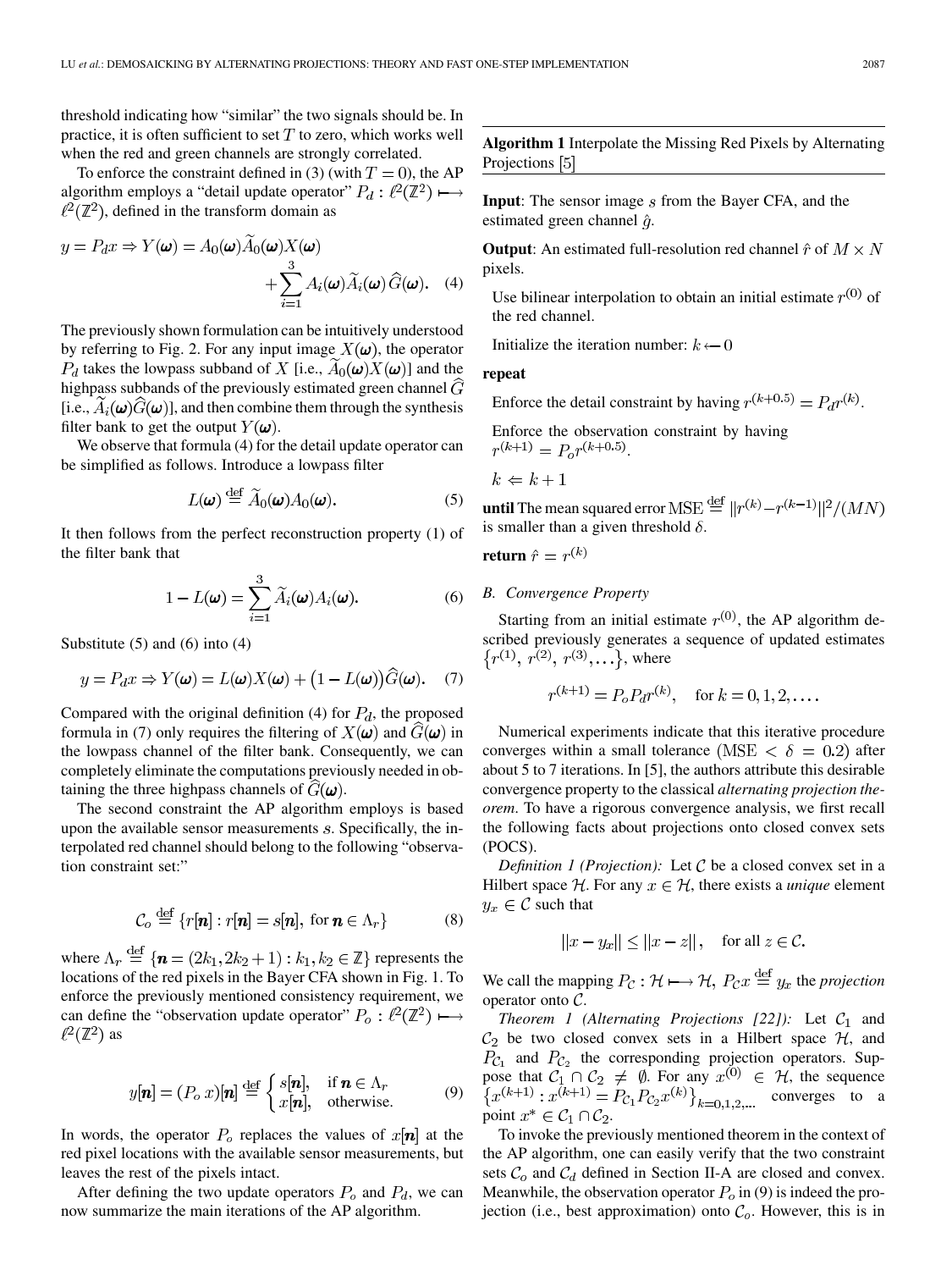

Fig. 3. Magnitude frequency response of the lowpass filter  $L(\omega)$  used in [5]. It has a smooth transition band and, hence, does not satisfy (10).

general not the case for the detail update operator  $P_d$  defined in (7).

*Proposition 1:*  $P_d$  is a projection operator if and only if

$$
L(\boldsymbol{\omega}) = \mathbb{1}_{\mathcal{D}}(\boldsymbol{\omega}) \tag{10}
$$

where  $L(\omega)$  is the lowpass filter defined in (5), and  $\mathbb{1}_{\mathcal{D}}(\omega)$  is the indicator function of the frequency domain support  $D$  of  $L(\omega)$ .

*Proof:* To show the necessity of (10), we suppose that  $P_d$ is a projection. Recall that a well-known property of projection operators is *idempotence* [23], i.e.,  $P_dP_d = P_d$ . From the definition of  $P_d$  in (7), we must have, for any input image  $X(\omega)$ 

$$
L(\boldsymbol{\omega})\left(L(\boldsymbol{\omega})X(\boldsymbol{\omega})+(1-L(\boldsymbol{\omega}))\widehat{G}(\boldsymbol{\omega})\right) + (1-L(\boldsymbol{\omega}))\widehat{G}(\boldsymbol{\omega})=L(\boldsymbol{\omega})X(\boldsymbol{\omega})+((1-L(\boldsymbol{\omega}))\widehat{G}(\boldsymbol{\omega}).
$$

Rearranging the equality leads to

$$
L(\boldsymbol{\omega}) (1 - L(\boldsymbol{\omega})) \left( \widehat{G}(\boldsymbol{\omega}) - X(\boldsymbol{\omega}) \right) = 0.
$$
 (11)

Since (11) holds for all possible input  $X(\omega)$ , we must have

$$
L(\boldsymbol{\omega})\left(1-L(\boldsymbol{\omega})\right)=0
$$

which implies that  $L(\omega)$  has a binary-valued ideal frequency response, i.e.,  $L(\omega) = 1$  for  $\omega$  in the passband D and  $L(\omega) = 0$ otherwise. The sufficiency of (10) is shown in Appendix A.  $\blacksquare$ 

Proposition 1 states that, for the detail update operator  $P_d$ to be a projection, the lowpass filter  $L(\omega)$  must be ideal in the frequency domain, and correspondingly, must have an infinitely-supported sinc-like impulse response in space. This requirement is clearly not satisfied in practical implementations of the AP algorithm, where filters with finite impulse responses (FIR) are used. For example, we show in Fig. 3 the magnitude frequency response

$$
|L(\boldsymbol{\omega})| = \left| \widetilde{A}_0(\boldsymbol{\omega}) A_0(\boldsymbol{\omega}) \right|
$$

resulting from the two lowpass filters  $\widetilde{A}_0(\boldsymbol{\omega})$  and  $A_0(\boldsymbol{\omega})$  used in [5] (see (2) for their spatial-domain specifications). Evidently,  $|L(\boldsymbol{\omega})|$  is nonideal in frequency and consequently,  $P_d$  is not a projection operator. Nevertheless, we know from numerical experiments that the AP algorithm based on this filter still converges after several iterations.

The previous discussions indicate that only when using ideal filters can we attribute the convergence of the AP algorithm to POCS (i.e., Theorem 1). When using nonideal FIR filters (which



Fig. 4. Sampling locations of the four polyphase components of a 2-D signal.

is always the case in practice), we need to seek a different and more rigorous explanation for the convergence property of the AP algorithm. This is the focus of the following section.

## III. CONVERGENCE OF THE AP ALGORITHM

In this section, we show that, for suitable choices of the lowpass filter  $L(\omega)$ , the AP algorithm is in fact a contraction mapping, with a unique fixed point. Important to our theoretical derivation is the *polyphase representation* [17], [18] of signals, which is a powerful tool widely used in multirate signal processing. To help readers who are not familiar with this concept, we start our discussion with a brief overview of its definition and main properties.

#### *A. Polyphase Representation*

In this paper, we will use the following form of 2-D polyphase decomposition.

*Definition 2:* A 2-D image (or filter)  $x[n]$  can be split into four nonoverlapping *polyphase components*  $x_{00}[\boldsymbol{n}], x_{01}[\boldsymbol{n}], x_{10}[\boldsymbol{n}],$ and  $x_{11}[n]$ , defined as

$$
x_{i,j}[n_1, n_2] \stackrel{\text{def}}{=} x[2n_1 + i, 2n_2 + j], \quad \text{for } i, j \in \{0, 1\} \,. \tag{12}
$$

As illustrated in Fig. 4, the polyphase components specified in (12) are simply downsampled versions of the original signal  $x$ . The sampling locations of all four polyphase components form a complete partition. Note that the mapping between the signal  $x$ and its polyphase components is one-to-one. To reconstruct the original signal from its polyphase components, we can easily verify that, in the  $z$ -domain

$$
X(\mathbf{z}) = X_{00}(\mathbf{z}^2) + z_2^{-1} X_{01}(\mathbf{z}^2) + z_1^{-1} z_2^{-1} X_{11}(\mathbf{z}^2). \tag{13}
$$

The polyphase representation becomes especially handy when we want to describe the periodic sampling structures of color filter arrays. For example, the sampling patterns of the Bayer CFA (see Fig. 1) can be succinctly described in the polyphase domain as follows:

$$
s_{00} = g_{00}, s_{01} = r_{01}, s_{10} = b_{10}, \text{ and } s_{11} = g_{11}
$$

where  $s$  represents the raw sensor image.

*Definition 3:* In the rest of the paper, we denote by

$$
\boldsymbol{\xi}_X(\boldsymbol{\omega}) \stackrel{\text{def}}{=} \left[X_{00}(\boldsymbol{\omega}), X_{01}(\boldsymbol{\omega}), X_{10}(\boldsymbol{\omega}), X_{11}(\boldsymbol{\omega})\right]^T \tag{14}
$$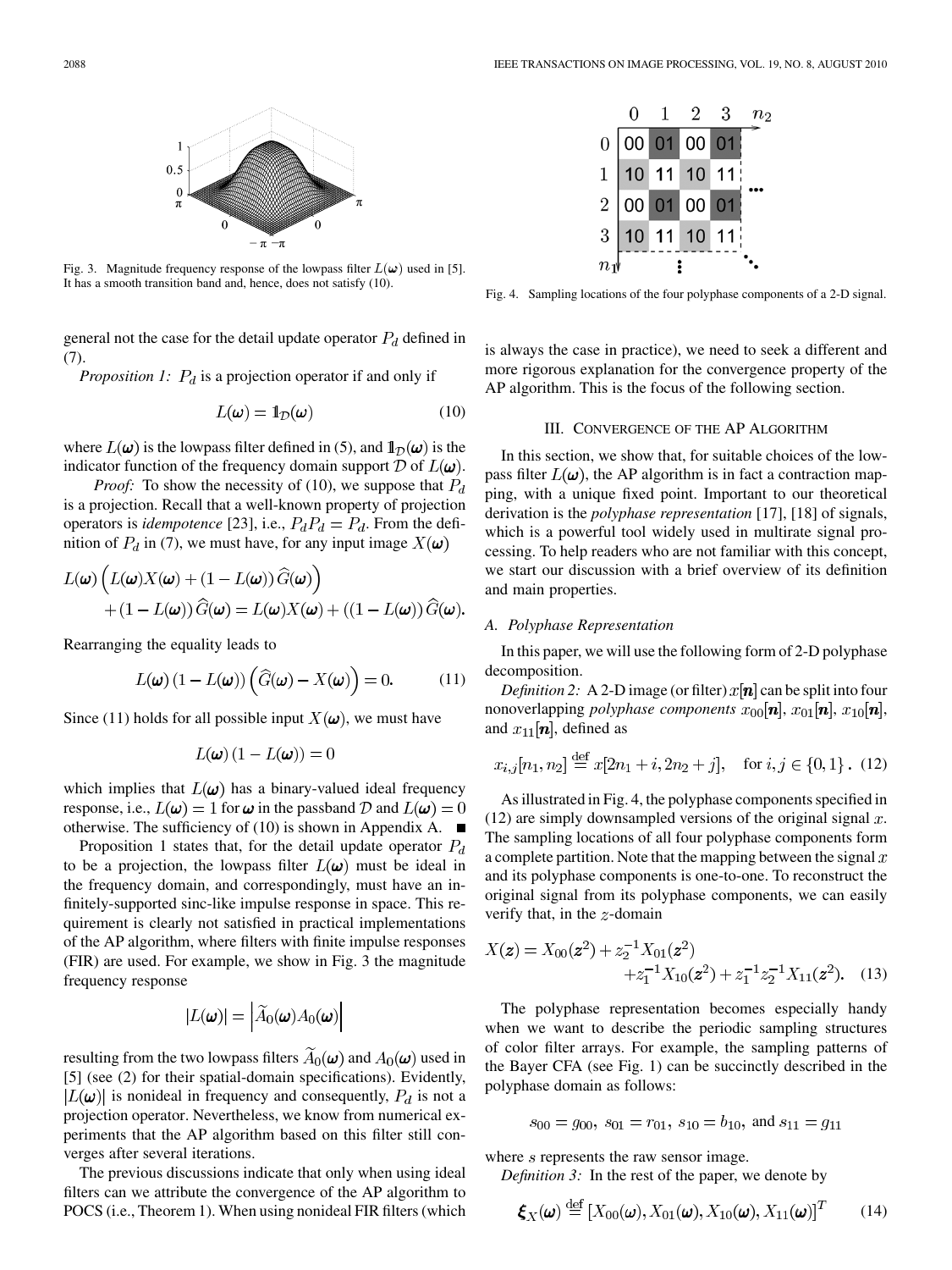the (Fourier domain) *polyphase vector* of an image  $X(\boldsymbol{\omega})$ , and by (15), shown at the bottom of the page, the *polyphase matrix* of a filter  $L(\boldsymbol{\omega})$ .

*Lemma 1:* Consider two images  $X(\omega)$ ,  $Y(\omega)$  such that

$$
Y(\boldsymbol{\omega}) = L(\boldsymbol{\omega})X(\boldsymbol{\omega})
$$
 (16)

for some filter  $L(\boldsymbol{\omega})$ . Then

$$
\boldsymbol{\xi}_{Y}(\boldsymbol{\omega}) = \boldsymbol{\Phi}_{L}(\boldsymbol{\omega}) \boldsymbol{\xi}_{X}(\boldsymbol{\omega}). \tag{17}
$$

*Proof:* See Appendix B.

At this point, it may seem a bit counterproductive to work in the polyphase domain, since the simple filtering operation in (16) becomes a more complicated matrix-vector multiplication in (17). As we shall see in the following, however, the primary advantage in using the polyphase notation is that it can convert the *shift-variant<sup>1</sup>* operator  $P_oP_d$  used in the AP algorithm to a multiple-input, multiple-output (MIMO) system of *shift-invariant* (filtering) operations. The additional complication in dealing with matrix-vector multiplications will be more than compensated for by the convenience of working with shift-invariant operators.

# *B. Simplifying the AP Algorithm in the Polyphase Domain*

Equipped with the tool of polyphase representation, we can now express the iterative procedure

$$
r^{(k+1)} = P_o r^{(k+0.5)} = P_o P_d r^{(k)},
$$
 for  $k = 0, 1, 2, ...$ 

defined in Algorithm 1 in a simplified form. To that end, we first introduce the following change of variable:

$$
c \stackrel{\text{def}}{=} r - \hat{g} \tag{18}
$$

where  $\hat{g}$  is the estimated green channel, and r can be either  $r^{(k)}$ or  $r^{(k+0.5)}$ . We refer to c as the "chrominance" signal, since it is the difference between the red and green channels. Note that studying c will be equivalent to studying r, because  $\hat{q}$  is estimated before the iteration process and remains constant.

As shown in the following lemma, the main advantage in working with the chrominance signal in (18) is the simplification of the detail update operator  $P_d$  from the form of (7) to a *single* filtering operation.

*Lemma 2:* After the detail update step at the *k*th iteration, we have

$$
C^{(k+0.5)}(\boldsymbol{\omega}) = L(\boldsymbol{\omega})C^{(k)}(\boldsymbol{\omega})
$$

<sup>1</sup>We can easily verify that the observation update operator  $P<sub>o</sub>$  as defined in (9) is shift-variant.

and

$$
\boldsymbol{\xi}_{C^{(k+0.5)}}(\boldsymbol{\omega}) = \boldsymbol{\Phi}_L(\boldsymbol{\omega}) \boldsymbol{\xi}_{C^{(k)}}(\boldsymbol{\omega}) \tag{19}
$$

where  $\xi_{C^{(k)}}(\omega)$  and  $\xi_{C^{(k+0.5)}}(\omega)$  are the polyphase vectors of  $C^{(k)}(\omega)$  and  $C^{(k+0.5)}(\omega)$ , respectively; and  $\Phi_L(\omega)$  is the polyphase matrix of the filter  $L(\boldsymbol{\omega})$ .

*Proof:* By definition,  $c^{(k+0.5)} = r^{(k+0.5)} - \hat{g}$  $(P_d r^{(k)}) - \hat{g}$ . Using the formula (7) for  $P_d$  yields

$$
C^{(k+0.5)}(\omega) = L(\omega)R^{(k)}(\omega) + (1 - L(\omega))\widehat{G}(\omega) - \widehat{G}(\omega)
$$
  
=  $L(\omega)\left(R^{(k)}(\omega) - \widehat{G}(\omega)\right)$   
=  $L(\omega)C^{(k)}(\omega)$ .

The equality in (19) can be obtained by applying Lemma 1.  $\blacksquare$ 

Next, we focus on the observation update operator  $P<sub>o</sub>$ . From the definition of  $P_o$  in (9) and that of the polyphase components in (12), it is straightforward to verify the following result, describing  $P<sub>o</sub>$  in the polyphase domain.

*Lemma 3:* After the observation update step at the kth iteration, we have

$$
c_{ij}^{(k+1)} = \begin{cases} s_{01} - \hat{g}_{01}, & \text{if } i = 0, j = 1\\ c_{ij}^{(k+0.5)}, & \text{otherwise.} \end{cases}
$$
 (20)

The key observation from (20) is that one of the polyphase components  $c_{01}^{(k)}$  remains the same (equal to  $s_{01} - \hat{g}_{01}$ ) during the entire iteration process. Consequently, we only need to study the evolution and convergence of the three remaining polyphase components.

*Definition 4:* We denote by

$$
\boldsymbol{\theta}_X(\boldsymbol{\omega}) \stackrel{\text{def}}{=} \left[X_{00}(\boldsymbol{\omega}), X_{10}(\boldsymbol{\omega}), X_{11}(\boldsymbol{\omega})\right]^T \tag{21}
$$

the transform domain *partial polyphase vector* of an image  $X(\boldsymbol{\omega})$ .

Let  ${e_i}_{i=1}^4$  be the standard Euclidean basis vectors in  $\mathbb{R}^4$ , and let

$$
M \stackrel{\text{def}}{=} [e_1, e_3, e_4]. \tag{22}
$$

We can easily verify the following identity relating the *full* and *partial* polyphase vectors:

$$
\boldsymbol{\theta}_X(\boldsymbol{\omega}) = \boldsymbol{M}^T \boldsymbol{\xi}_X(\boldsymbol{\omega}).
$$
\n(23)

$$
\Phi_L(\omega) \stackrel{\text{def}}{=} \begin{bmatrix} L_{00}(\omega) & L_{01}(\omega) e^{-j\omega_2} & L_{10}(\omega) e^{-j\omega_1} & L_{11}(\omega) e^{-j(\omega_1 + \omega_2)} \\ L_{01}(\omega) & L_{00}(\omega) & L_{11}(\omega) e^{-j\omega_1} & L_{10}(\omega) e^{-j\omega_1} \\ L_{10}(\omega) & L_{11}(\omega) e^{-j\omega_2} & L_{00}(\omega) & L_{01}(\omega) e^{-j\omega_2} \\ L_{11}(\omega) & L_{10}(\omega) & L_{01}(\omega) & L_{00}(\omega) \end{bmatrix} \tag{15}
$$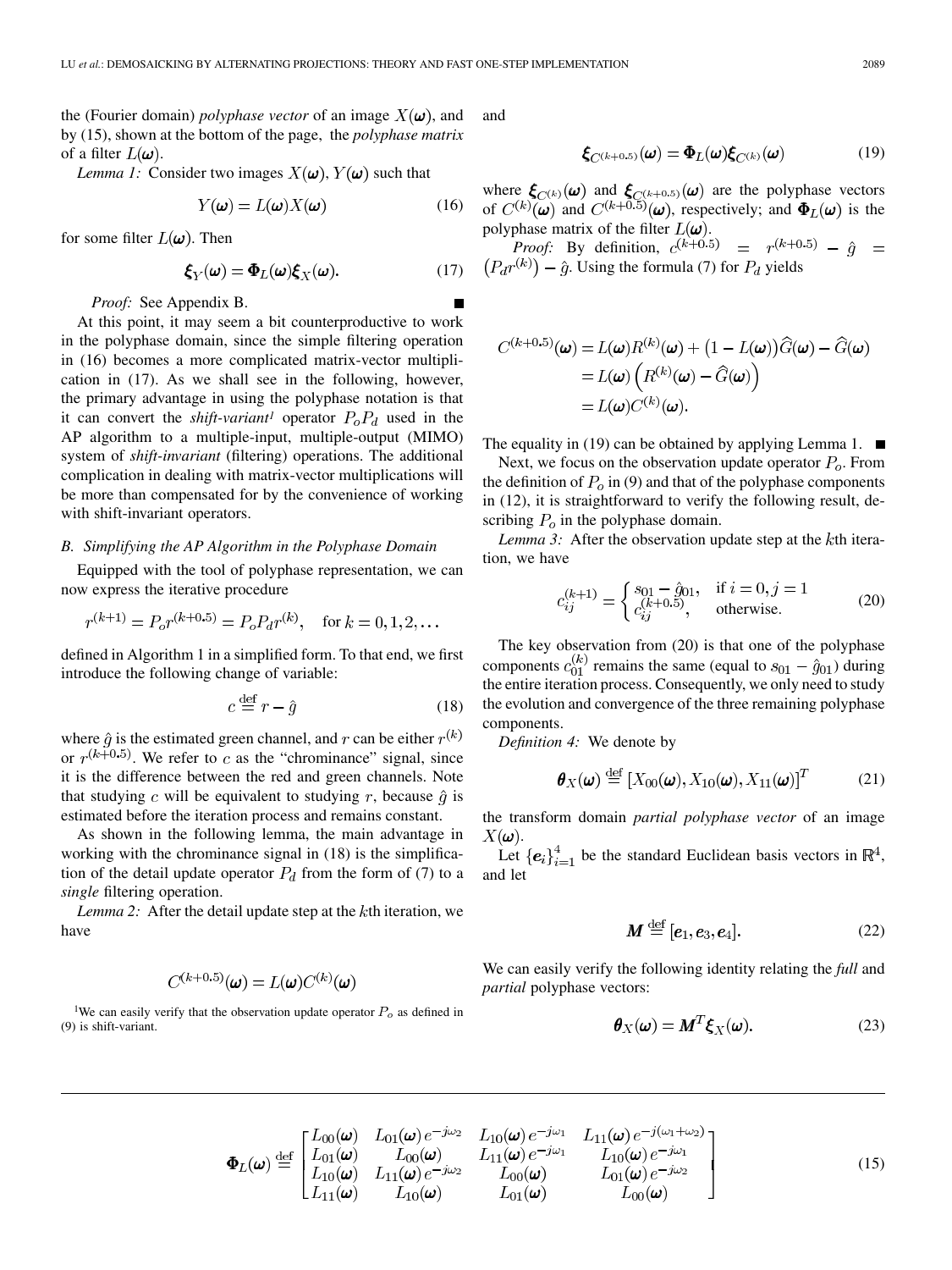Meanwhile, for the chrominance signal  $C^{(k)}(\boldsymbol{\omega})$ , it follows from Lemma 3 that:

$$
\boldsymbol{\xi}_{C^{(k)}}(\boldsymbol{\omega}) = \boldsymbol{M}\boldsymbol{\theta}_{C^{(k)}}(\boldsymbol{\omega}) + \boldsymbol{e}_2\left(S_{01}(\boldsymbol{\omega}) - \widehat{G}_{01}(\boldsymbol{\omega})\right). \tag{24}
$$

*Proposition 2:* In the AP algorithm, the  $(k + 1)$ th estimate  $\theta_{C^{(k+1)}}(\omega)$  is obtained from the previous one  $\theta_{C^{(k)}}(\omega)$  through a *fixed* linear mapping  $T$ , defined as

$$
\boldsymbol{\theta}_{C^{(k+1)}}(\boldsymbol{\omega}) = (T \boldsymbol{\theta}_{C^{(k)}})(\boldsymbol{\omega})
$$
  
\n
$$
\stackrel{\text{def}}{=} T_L(\boldsymbol{\omega}) \boldsymbol{\theta}_{C^{(k)}}(\boldsymbol{\omega})
$$
  
\n
$$
+ \boldsymbol{M}^T \boldsymbol{\Phi}_L(\boldsymbol{\omega}) e_2 \left( S_{01}(\boldsymbol{\omega}) - \widehat{G}_{01}(\boldsymbol{\omega}) \right) (25)
$$

where  $T_L(\omega) \stackrel{\text{def}}{=} M^T \Phi_L(\omega) M$ , and  $\Phi_L(\omega)$  is the polyphase matrix of the lowpass filter  $L(\boldsymbol{\omega})$ .

*Remark:* By construction, both  $T_L(\omega)$  and  $M^T\Phi_L(\omega)e_2$  in (25) are submatrices of  $\Phi_L(\omega)$ . The former is obtained by retaining rows  $1, 3, 4$  and columns  $1, 3, 4$ ; the latter by rows  $1, 3$ , 4 and column 2.

*Proof:* Starting from Lemma 3, we have

$$
\theta_{C^{(k+1)}}(\omega) = \theta_{C^{(k+0.5)}}(\omega)
$$
  
=  $M^T \xi_{C^{(k+0.5)}}(\omega)$   
=  $M^T \Phi_L(\omega) \xi_{C^{(k)}}(\omega)$ . (26)

The second equality mentioed previously is due to (23) (replacing X by  $C^{(k+0.5)}$ , and the last equality is due to Lemma 2. Substituting (24) into (26) yields

$$
\begin{aligned} \boldsymbol{\theta}_{C^{(k+1)}}(\boldsymbol{\omega}) \\ & = \boldsymbol{M}^T \boldsymbol{\Phi}_L(\boldsymbol{\omega}) \left( \boldsymbol{M} \boldsymbol{\theta}_{C^{(k)}}(\boldsymbol{\omega}) + \boldsymbol{e}_2 \left( S_{01}(\boldsymbol{\omega}) - \widehat{G}_{01}(\boldsymbol{\omega}) \right) \right) \end{aligned}
$$

and, hence, (25).

# *C. Convergence by Contraction Mapping*

Having expressed each iteration of the AP algorithm as a fixed linear mapping  $T$  in Proposition 2, we are now ready to present one of the key results of this work: the convergence of the AP algorithm based upon contraction mapping. We first recall the following facts relevant to our discussions.

*Definition 5:* A mapping  $T$  from a Hilbert space to itself is called *Lipschitz continuous*, if there is some real number  $\alpha > 0$ such that

$$
||Tx_1 - Tx_2|| \le \alpha ||x_1 - x_2||, \text{ for all } x_1, x_2 \in \mathcal{H}.
$$

The smallest such value of  $\alpha$ , denoted by  $\alpha_T$ , is called the *Lipschitz constant* of T. Furthermore, if  $\alpha_T < 1$ , then T is a *contraction mapping*.

*Theorem 2 (Contraction Mapping [14, pp. 272–273]):* Let be a contraction mapping with a Lipschitz constant  $0 < \alpha_T < 1$ .

- 1) The mapping T admits one and only one fixed point  $\hat{x}$ , i.e.,  $T\hat{x} = \hat{x}$ .
- 2) For arbitrary  $x^{(0)} \in H$ , the sequence  $x^{(k+1)} = Tx^{(k)}$ always converges to this fixed point  $\hat{x}$ .

3) The speed of convergence is bounded by the following inequality:

$$
||x^{(k)} - \hat{x}|| \le (\alpha_T)^k ||x^{(0)} - \hat{x}||. \tag{27}
$$

Now if we can show that the mapping  $T$  as defined in (25) is indeed a contraction, then the convergence of the AP algorithm will be automatically guaranteed by the contraction mapping theorem stated previously. To that end, the first step is to obtain the Lipschitz constant  $\alpha_T$ . Since T represents a MIMO filtering operation, we show in Appendix C that  $\alpha_T$  can be easily calculated in the Fourier domain as

$$
\alpha_T = \max_{\boldsymbol{\omega}} \sigma_1 \left( \boldsymbol{T}_L(\boldsymbol{\omega}) \right) \tag{28}
$$

where  $T_L(\omega)$  is a 3 × 3 submatrix of the polyphase matrix  $\Phi_L(\omega)$  as defined in Proposition 2, and  $\sigma_1(\cdot)$  denotes the largest singular value of any given matrix.

*Theorem 3 (Convergence of the AP Algorithm):* The iterative procedure described in Algorithm 1 converges for arbitrary choices of the initial estimate  $r^{(0)}$  if

$$
\max \sigma_1(\boldsymbol{T}_L(\boldsymbol{\omega})) < 1. \tag{29}
$$

*Proof:* The result follows immediately from (28) (see Appendix C) and Theorem 2.

*Remark:* When  $\max_{\boldsymbol{\omega}} \sigma_1(T_L(\boldsymbol{\omega})) \geq 1$ , the iterative AP algorithm can diverge or run into repetitive cycles. A rigorous discussion of these cases is beyond the scope of the current paper.

In practice, given an FIR filter  $L(\boldsymbol{\omega})$  used in the AP algorithm, the Lipschitz constant in (28) can be computed as follows. First, we construct the polyphase matrix  $\Phi_L(\omega)$  as in (15), and then its  $3 \times 3$  submatrix  $T_L(\omega)$  as in Proposition 2. Since the original filter  $L(\omega)$  is FIR, all of the polyphase components in  $T_L(\omega)$ must necessarily be FIR as well and, hence, be spatially supported within a  $K \times K$  window, for some  $K > 0$ .

Now choose a positive integer  $J \geq K$ . For any of the polyphase filters, we zero-pad the filter to size  $J \times J$  and then apply a 2-D discrete Fourier transform (via FFT). Doing so yields the Fourier transform of that polyphase filter on a discrete grid  $\{\boldsymbol{\omega} = 2\pi \boldsymbol{k}/J : \text{for } \boldsymbol{k} \in [0, 1, \dots, J-1]^2\}$ . From these values we can obtain the following finite estimate

$$
\alpha_T(J) = \max_{\boldsymbol{k} \in [0,1,\dots,J-1]^2} \sigma_1\left(\boldsymbol{T}_L\left(\frac{2\pi \boldsymbol{k}}{J}\right)\right)
$$

 $\mathcal{L}^{\text{max}}$ 

 $\sim 10^{-1}$ 

which approaches the true quantity in  $(28)$  as  $J$  goes to infinity.

*1) Example 1:* Consider the two lowpass filters in (2). The corresponding product filter  $L(\omega)$  is 7 × 7 and, hence, the polyphase filters in (15) can all be bounded within a window of size  $4 \times 4$ . Using the previously mentioned estimation procedure and choosing  $J = 2048$  leads to

$$
\alpha_T \approx \alpha_T(2048) = 0.75 < 1.
$$

It then follows from Theorem 3 that the AP algorithm based upon these filters is a contraction mapping and thus always converges. Furthermore, we know from Theorem 2 that the con-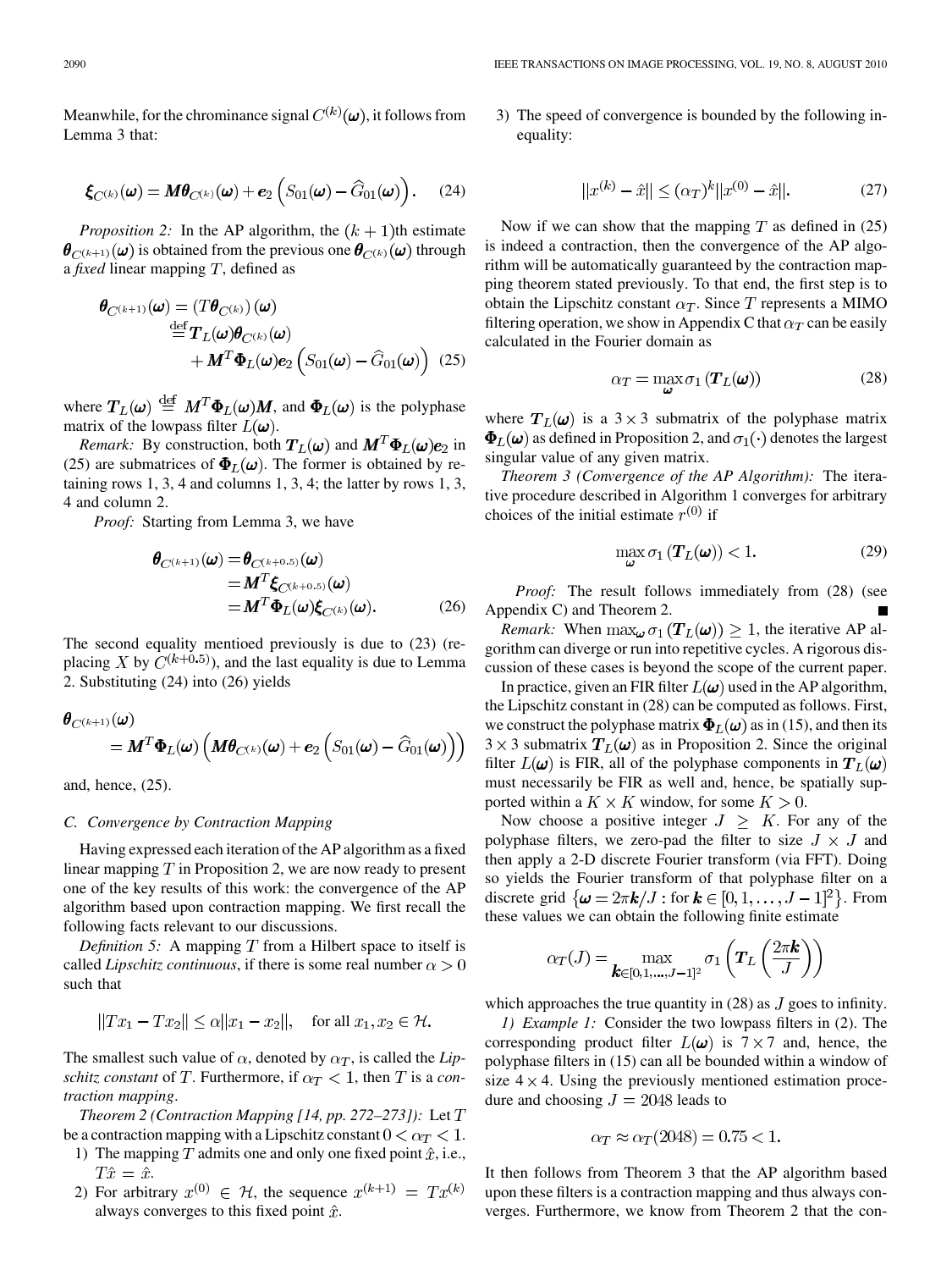

Fig. 5. Convergence of the AP algorithm. Different choices of the initial estimates (solid line: bilinear interpolation, dash-dotted line: random, dashed line: all zero) all converge to the same value, and at the same speed (slope).

vergence value is the unique fixed point of  $T$ , which does not depend upon the initial value. To verify this property, we apply the AP algorithm to the test image "light house" from the standard Kodak Photo CD image set, with three different initial estimates for  $r^{(0)}$ : bilinear interpolation as in [5], all zeros, and i.i.d. random numbers uniformly distributed from 0 to 255. For each initial estimate, we carry out the iteration process and calculate

$$
e(k) \stackrel{\text{def}}{=} \frac{\left\| r^{(k)} - \hat{r}_{\text{BL}} \right\|^2}{(MN)}
$$

where  $r^{(k)}$  is the estimated red channel at the kth iteration,  $\hat{r}_{\text{BL}}$  is the convergence value (after 60 iterations) obtained by choosing bilinear interpolation as the starting point, and  $MN$ is the total number of pixels. We see from Fig. 5 that the three choices of the initial estimates all eventually converge to the same result  $\hat{r}_{BL}$ . Meanwhile, the three curves in Fig. 5 have the same rate of convergence (i.e., slope), which is determined by the Lipschitz constant  $\alpha_T$  as specified in (27).

*2) Example 2:* There exist FIR filters for which the condition (29) on singular values does not hold. For example, let  $\ell[n]$  be a  $3 \times 3$  filter whose coefficients are

$$
\frac{1}{24} \begin{bmatrix} -1 & 2 & -1 \\ 2 & 20 & 2 \\ -1 & 2 & -1 \end{bmatrix}
$$

In the Fourier domain, the filter is lowpass and has a maximum response at  $\omega = 0$ . Meanwhile, its coefficients are normalized to sum to unity. We can construct the corresponding polyphase matrix  $\Phi_L(\omega)$  as in (15) and then the submatrix  $T_L(\omega)$  according to Proposition 2. In particular, at  $\omega = 0$ , we have

$$
T_L(0) = \frac{1}{6} \begin{bmatrix} 5 & 1 & -1 \\ 1 & 5 & 1 \\ -1 & 1 & 5 \end{bmatrix}.
$$

The largest singular value of this matrix is equal to one. Therefore, for this particular filter, the contraction mapping condition in (29) is not satisfied.

## *D. Blue Channel*

So far, our discussions on the AP algorithm have been exclusively focused on the red channel. The analysis for the blue channel is very similar. In fact, following essentially the same derivations in Sections III-B and III-C, we can show that the iterative procedure for estimating the blue pixels converges if

$$
\max \sigma_1(\widetilde{T}_L(\boldsymbol{\omega})) < 1\tag{30}
$$

where

$$
\widetilde{T}_L(\pmb\omega) \stackrel{\text{def}}{=} \widetilde{\pmb M}^T \pmb\Phi_L(\pmb\omega) \widetilde{\pmb M} \quad \text{and} \quad \widetilde{\pmb M} \stackrel{\text{def}}{=} [\pmb e_1, \pmb e_2, \pmb e_4].
$$

Similar to  $T_L(\omega)$  in Theorem 3,  $\tilde{T}_L(\omega)$  defined previously is also a submatrix of  $\Phi_L(\omega)$ , obtained by retaining rows 1, 2, 4, and columns 1, 2, 4.

In principle, we will need to check two conditions [i.e., (29) and (30)] to make sure that the AP algorithm converges for both the red and blue channels. In practice, however, the lowpass filter  $L(\omega)$  used in the algorithm often has the following symmetric property:2

$$
L(\omega_1, \omega_2) = L(\omega_2, \omega_1).
$$

For such filters, we show in Appendix D that

$$
\max_{\boldsymbol{\omega}} \sigma_1(\boldsymbol{T}_L(\boldsymbol{\omega})) = \max_{\boldsymbol{\omega}} \sigma_1(\widetilde{\boldsymbol{T}}_L(\boldsymbol{\omega}))
$$

Thus, the conditions (29) and (30) become equivalent, and we only need to check one of them.

# IV. OPTIMALITY OF THE AP ALGORITHM

The previous section shows that, for suitably chosen filters, the iterative AP algorithm is a contraction mapping, whose convergence value is the unique fixed point of the mapping  $T$  defined in Proposition 2. In what follows, we show that this fixed point can also be formulated as the solution to a constrained quadratic minimization problem, thus establishing the optimality of the AP algorithm.

# *A. Optimization Formulation for Estimating the Red Channel*

Consider the following constrained optimization problem:

$$
\underset{r}{\arg\min} || (h * (r - \hat{g}))[\mathbf{n}]||^2 \quad \text{subject to } r_{01} = s_{01} \quad (31)
$$

where  $h[n]$  is a given highpass filter.

As stated in Section II-A, the highpass subbands of the green and red channels of a natural image tend to be very similar. Intuitively, the goal of (31) is to find an optimal red image whose highpass subband is "closest" to that of the green image, under the constraint given by the CFA sensor observations. Similar, but more sophisticated quadratic formulations have been previously proposed in the literature, leading to several optimization-based demosaicking schemes (e.g., [15], [16]). For example, by changing the equality constraint in (31) to a quadratic penalty term, we can generalize (31) to a regularized minimization problem as in [15], which explicitly takes into account noise in the sensor measurements. In what follows, we will focus

<sup>&</sup>lt;sup>2</sup>Such symmetry is satisfied by all separable 2-D filters in the form  $L(\omega)$  =  $L_1(\omega_1) L_1(\omega_2)$ , including those used in [5].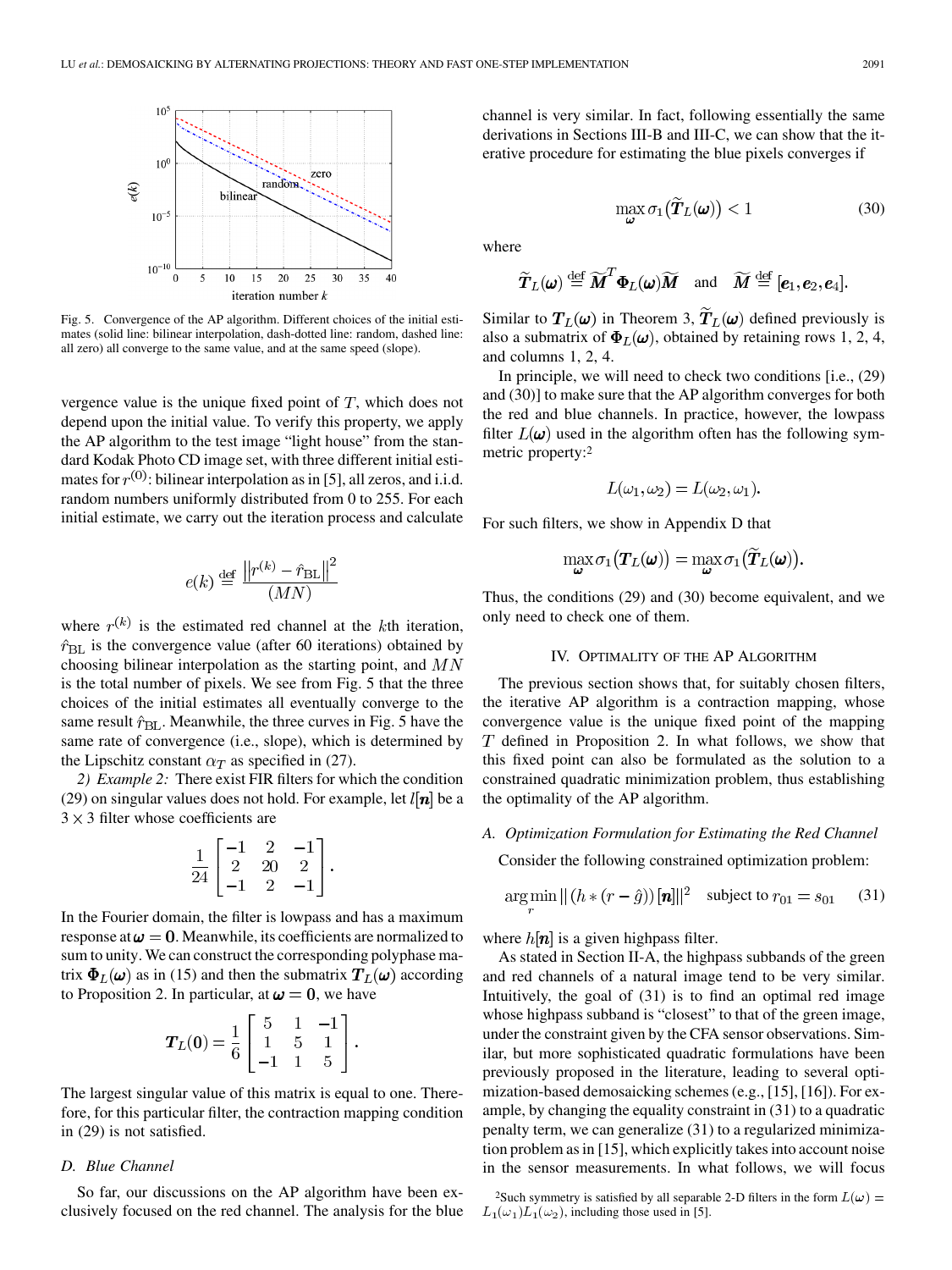on the original formulation in (31) for simplicity of exposition. However, the techniques used in our discussion (especially those involving the polyphase representation) can be readily applied to the more generalized formulation for the noisy situation, leading to similar convergence analysis as well as fast implementations.

Using the change of variable  $c = r - \hat{g}$  introduced in (18), we first rewrite (31) as the following equivalent problem:

$$
\underset{c}{\arg\min} || (h * c) [\mathbf{n}]||^2 \quad \text{subject to } c_{01} = s_{01} - \hat{g}_{01}. \quad (32)
$$

Note that the equality constraint in (32) fixes one of the polyphase components of  $c$ , and thus only three polyphase components  $(c_{00}, c_{10},$  and  $c_{11})$  are free variables. This prompts us to work with the partial polyphase vector  $\theta_C(\omega)$  as defined in (21). Doing so converts (32) into a much simpler *unconstrained* optimization problem, as shown in the following proposition.

*Proposition 3:* An image  $c$  is an optimal solution to (32) if and only if  $c_{01} = s_{01} - \hat{g}_{01}$  and

$$
\boldsymbol{\theta}_{C}(\boldsymbol{\omega}) = \argmin_{\boldsymbol{\theta}} \left\| \boldsymbol{\Phi}_{H}(\boldsymbol{\omega}) \left( \boldsymbol{M} \boldsymbol{\theta} + \boldsymbol{e}_{2} \left( S_{01}(\boldsymbol{\omega}) - \widehat{G}_{01}(\boldsymbol{\omega}) \right) \right) \right\|^{2}
$$
\n(33)

where  $\Phi_H(\omega)$  is the polyphase matrix of the highpass filter h.

*Proof:* Let  $y[n] \stackrel{\text{def}}{=} (h * c)[n]$ , and denote by  $\xi_Y(\omega)$  and  $\xi_C(\omega)$  the full polyphase vectors of y and c, respectively. It follows from Lemma 1 that:

$$
\mathbf{\xi}_{Y}(\boldsymbol{\omega}) = \mathbf{\Phi}_{H}(\boldsymbol{\omega})\mathbf{\xi}_{C}(\boldsymbol{\omega}) \n= \mathbf{\Phi}_{H}(\boldsymbol{\omega})\left(\mathbf{M}\boldsymbol{\theta}_{C}(\boldsymbol{\omega}) + \boldsymbol{e}_{2}\left(S_{01}(\boldsymbol{\omega}) - \widehat{G}_{01}(\boldsymbol{\omega})\right)\right)
$$

where the second equality is due to (24). From Parseval's theorem

$$
\begin{split}\n&|(h * c) [\mathbf{n}]||^{2} \\
&= ||y_{00}[\mathbf{n}]||^{2} + ||y_{01}[\mathbf{n}]||^{2} + ||y_{10}[\mathbf{n}]||^{2} + ||y_{11}[\mathbf{n}]||^{2} \\
&= \frac{1}{(2\pi)^{2}} \int_{[-\pi,\pi]^{2}} ||\xi_{Y}(\boldsymbol{\omega})||^{2} d\boldsymbol{\omega} \tag{34} \\
&= \frac{1}{(2\pi)^{2}} \int_{[-\pi,\pi]^{2}} ||\Phi_{H}(\boldsymbol{\omega}) (\boldsymbol{M}\boldsymbol{\theta}_{C}(\boldsymbol{\omega}) \\
&+ e_{2} \left( S_{01}(\boldsymbol{\omega}) - \widehat{G}_{01}(\boldsymbol{\omega}) \right) \big) \bigg\|^{2} d\boldsymbol{\omega}. \tag{35}\n\end{split}
$$

Accordingly, solving (32) is equivalent to minimizing the integral in (35) with respect to  $\theta_C(\omega)$ . Finally, since the integrand in (35) is non-negative everywhere, we can equivalently minimize just the integrand (i.e., without taking the integration), and do so for each  $\omega$  independently. Hence, we reach (33).

## *B. Optimality of the Fixed Point Solution*

Next, we establish the connection between the previously mentioned minimization problem and the fixed point solution obtained by the AP algorithm. To that end, it is required that the lowpass filter  $L(\omega)$  used in the AP iteration satisfy the following conditions:

*1) Condition 1:* We choose a lowpass filter  $L(\boldsymbol{\omega})$  such that<sup>3</sup>

3We can verify that the lowpass filter used in [5] satisfies all these conditions.

- 1)  $\max_{\boldsymbol{\omega}} \sigma_1(T_L(\boldsymbol{\omega})) < 1.$
- 2)  $L(\omega)$  is real-valued (i.e., a zero phase filter);
- 3)  $L(\omega) \leq 1$  for all  $\omega$  and  $L(0) = 1$ .

The first condition guarantees the convergence of the AP algorithm (see Theorem 3); whereas the second and third conditions ensure that we can construct a filter  $h[n]$  whose Fourier transform  $H(\omega)$  is given by

$$
H(\boldsymbol{\omega}) = \sqrt{1 - L(\boldsymbol{\omega})}.
$$
 (36)

Since  $L(\omega)$  is a lowpass filter,  $H(\omega)$  constructed above must be a highpass filter. In particular,  $H(0) = 0$ .

*Lemma 4:* The polyphase matrices of the two filters  $L(\boldsymbol{\omega})$  and  $H(\boldsymbol{\omega})$  defined previously are related by

$$
\mathbf{I} - \mathbf{\Phi}_L(\boldsymbol{\omega}) = \mathbf{\Phi}_H^*(\boldsymbol{\omega})\mathbf{\Phi}_H(\boldsymbol{\omega}).
$$
 (37)

*Proof:* See Appendix E.

*Theorem 4:* Assume that the lowpass filter  $L(\omega)$  satisfies Condition 1, and the highpass filter  $H(\omega)$  is chosen as in (36). Then the AP algorithm converges to the unique optimal solution to (31).

*Proof:* The convergence of the AP algorithm to a unique fixed point of a contraction mapping is guaranteed by Theorem 3. Next, we show that this fixed point is the unique minimizer of (31). By Proposition 3, we consider the equivalent, but much simpler unconstrained minimization problem in (33). Denote by  $O(\theta)$  the cost function in (33), i.e.,

$$
O(\boldsymbol{\theta}) \stackrel{\text{def}}{=} \Big\| \boldsymbol{\Phi}_H \left( \boldsymbol{M} \boldsymbol{\theta} + \boldsymbol{e}_2 \left( S_{01} - \widehat{G}_{01} \right) \right) \Big\|^2.
$$

For simplicity of notation, we dropped the dependence on the variable  $\omega$  in the previous definition. By expanding the squared norm

$$
O(\boldsymbol{\theta}) = \left(\boldsymbol{\theta}^* \boldsymbol{M}^T \boldsymbol{\Phi}_H^* + \boldsymbol{e}_2^T \boldsymbol{\Phi}_H^* \left(S_{01}^* - \widehat{G}_{01}^*\right)\right) \times \left(\boldsymbol{\Phi}_H \boldsymbol{M} \boldsymbol{\theta} + \boldsymbol{\Phi}_H \boldsymbol{e}_2 \left(S_{01} - \widehat{G}_{01}\right)\right) = \boldsymbol{\theta}^* \boldsymbol{M}^T \boldsymbol{\Phi}_H^* \boldsymbol{\Phi}_H \boldsymbol{M} \boldsymbol{\theta} + 2 \text{Re}\left(\boldsymbol{\theta}^* \boldsymbol{M}^T \boldsymbol{\Phi}_H^* \boldsymbol{\Phi}_H \boldsymbol{e}_2 (S_{01} - \widehat{G}_{01})\right) + \left\|\boldsymbol{\Phi}_H \boldsymbol{e}_2 \left(S_{01} - \widehat{G}_{01}\right)\right\|^2
$$

where the superscript  $*$  denotes transposition with complex conjugation.

Since  $O(\theta)$  is a quadratic function, it always has a global minimum, achieved at a point denoted by  $\theta_0$ . Differentiating  $O(\theta)$  and setting its complex gradient [24] to zero yields

$$
0 = \nabla O(\theta_0)
$$
  
=  $\mathbf{M}^T \mathbf{\Phi}_H^* \mathbf{\Phi}_H \mathbf{M} \theta_0 + \mathbf{M}^T \mathbf{\Phi}_H^* \mathbf{\Phi}_H \mathbf{e}_2 (S_{01} - \widehat{G}_{01})$   
=  $\mathbf{M}^T (\mathbf{I} - \mathbf{\Phi}_L) \mathbf{M} \theta_0 + \mathbf{M}^T (1 - \mathbf{\Phi}_L) \mathbf{e}_2 (S_{01} - \widehat{G}_{01})$   
=  $\theta_0 - \mathbf{M}^T \mathbf{\Phi}_L \mathbf{M} \theta_0 - \mathbf{M}^T \mathbf{\Phi}_L \mathbf{e}_2 (S_{01} - \widehat{G}_{01})$  (39)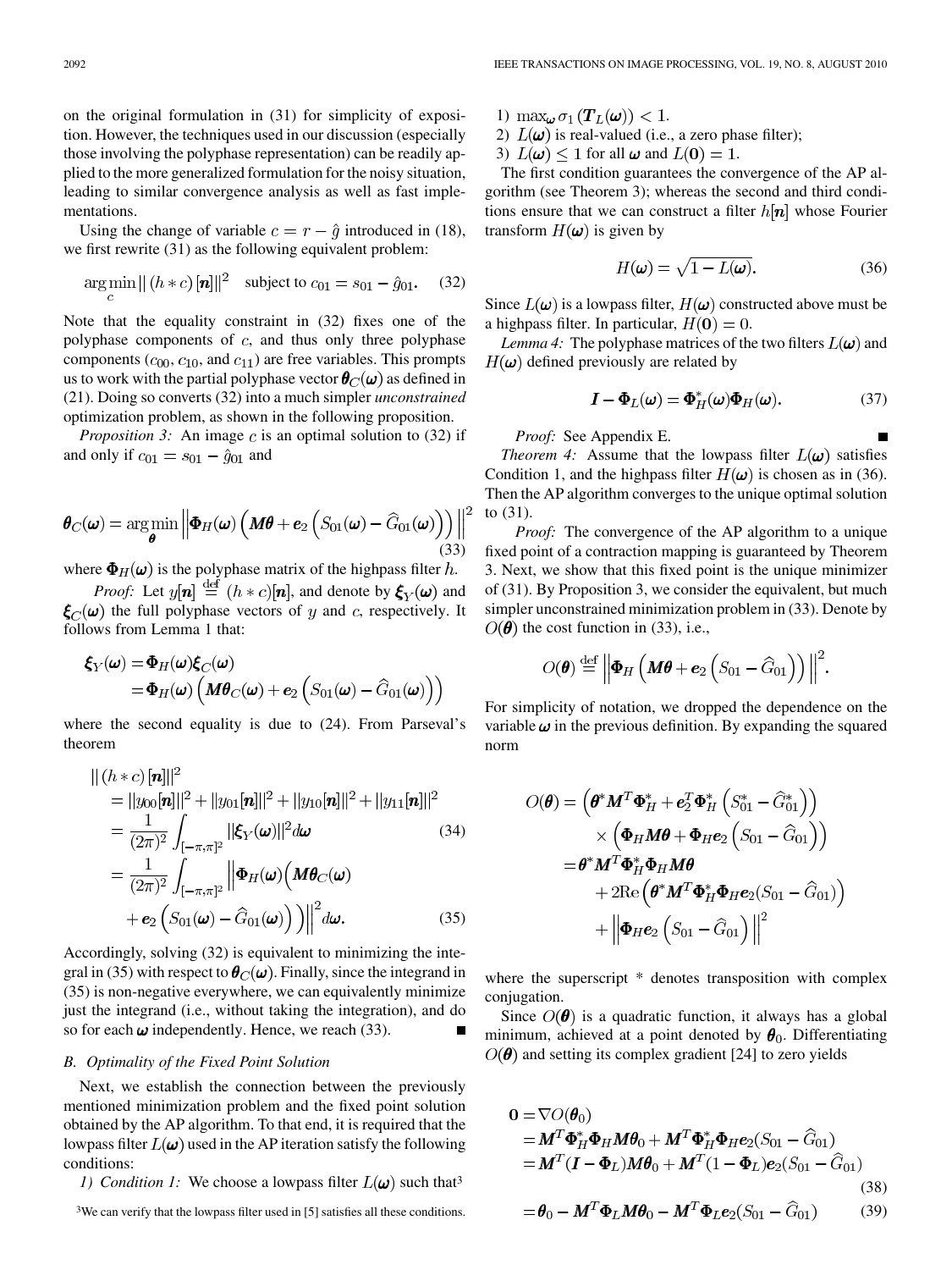

Fig. 6. Block diagram of the proposed noniterative implementation of the AP algorithm. The input signals are the estimated green channel  $\hat{g}$ , the raw CFA sensor measurement s, and in the case of partial convergence, the initial estimate of the red channel  $r^{(0)}$ . We use  $D_2$  to represent downsampling by 2 along both dimensions, and  $U_2$  upsampling by 2. To obtain the partial convergence results, the three filters  $F_{00}(z)$ ,  $F_{10}(z)$ , and  $F_{11}(z)$  are specified as in (41). To obtain the full convergence results, we omit the MIMO processing steps enclosed in the dashed rectangle, and change the filter specification to (46).

where in reaching (38) we use the identity given in Lemma 4. The equality in (39) implies that  $\theta_0$  is the fixed point of the mapping T defined in Proposition 2 (i.e.,  $\theta_0 = T\theta_0$ ). From the unicity of the fixed point, we can conclude that (31) admits one and only one optimal solution, which is equal to the convergence result of the AP algorithm.

# V. EFFICIENT NONITERATIVE IMPLEMENTATION OF THE AP ALGORITHM

So far, we presented a rigorous analysis of the convergence property of the AP algorithm, and established its connection to the unique solution of an optimization formulation. We now focus on the efficient implementation of the AP algorithm.

We consider two scenarios: *partial convergence*, which corresponds to running the AP algorithm for only a small number of iterations; and *full convergence*, which represents the results obtained at convergence. Numerical experiments indicate that the partial convergence results are often slightly better, both in terms of the peak signal-to-noise ratio (PSNR) and in visual quality, than the full convergence results; whereas the advantage of the full convergence scheme, as we shall see, is in its reduced computational complexity. For each of the two cases, we propose efficient algorithms that directly obtain the desired results, without going through any iteration.

## *A. Directly Obtaining the Partial Convergence Results*

From an initial estimate  $r^{(0)}$  of the red channel (e.g., through bilinear interpolation), we obtain the chrominance signal  $c^{(0)} =$  $r^{(0)}$  –  $\hat{g}$ . Decomposing  $c^{(0)}$  into its polyphase components, we denote by

$$
\boldsymbol{\theta}_{C^{(0)}}(\boldsymbol{\omega}) = [C_{00}^{(0)}(\boldsymbol{\omega}), C_{10}^{(0)}(\boldsymbol{\omega}), C_{11}^{(0)}(\boldsymbol{\omega})]^T
$$

the partial polyphase vector of  $c^{(0)}$ . It follows from Proposition 2 that, at the  $k$ th iteration of the AP algorithm

$$
\boldsymbol{\theta}_{C^{(k)}}(\boldsymbol{\omega}) = T_L^k(\boldsymbol{\omega}) \boldsymbol{\theta}_{C^{(0)}}(\boldsymbol{\omega}) + \left( T_L^{k-1}(\boldsymbol{\omega}) + T_L^{k-2}(\boldsymbol{\omega}) + \cdots + \boldsymbol{I} \right) \times \boldsymbol{M}^T \boldsymbol{\Phi}_L(\boldsymbol{\omega}) \boldsymbol{e}_2 \left( S_{01}(\boldsymbol{\omega}) - \widehat{G}_{01}(\boldsymbol{\omega}) \right) \tag{40}
$$

where  $\boldsymbol{\theta}_{C^{(k)}}(\boldsymbol{\omega})$  is the partial polyphase vector of  $c^{(k)}$ . Assigning three filters

$$
[F_{00}(\omega), F_{10}(\omega), F_{11}(\omega)]
$$
  
= 
$$
\left(T_L^{k-1}(\omega) + T_L^{k-2}(\omega) + \cdots + I\right) \mathbf{M}^T \mathbf{\Phi}_L(\omega) e_2 \quad (41)
$$

we can rewrite (40) as

$$
\boldsymbol{\theta}_{C^{(k)}}(\boldsymbol{\omega}) = T_L^k(\boldsymbol{\omega}) \boldsymbol{\theta}_{C^{(0)}}(\boldsymbol{\omega}) + [F_{00}(\boldsymbol{\omega}), F_{10}(\boldsymbol{\omega}), F_{11}(\boldsymbol{\omega})]^T \left( S_{01}(\boldsymbol{\omega}) - \widehat{G}_{01}(\boldsymbol{\omega}) \right). \quad (42)
$$

This indicates that the result of the AP algorithm at the  $k$ th iteration can be directly obtained by one step of linear filtering operations in the polyphase domain.

Fig. 6 summarizes the block diagram of the proposed noniterative implementation of the AP algorithm. Starting from an initial estimate of the chrominance signal  $c = r^{(0)} - \hat{g}$ , we first decompose it into its polyphase components. From Lemma 3, one of the polyphase components,  $c_{01}$ , stays constant and is equal to  $s_{01} - \hat{g}_{01}$ . The remaining three components— $c_{00}$ ,  $c_{10}$ , and  $c_{11}$ —are updated according to (42), which involves a MIMO filtering block [i.e., a 3  $\times$  3 matrix  $T_L^k(\omega)$ ] and three additional filtering operations by  $F_{00}(\omega)$ ,  $F_{10}(\omega)$ , and  $F_{11}(\omega)$ , respectively. Finally, the desired full-resolution estimate  $\hat{c}$  can be obtained from the updated polyphase components— $\hat{c}_{00}$ ,  $\hat{c}_{01}$ ,  $\hat{c}_{10}$ , and  $\hat{c}_{11}$ —through a standard polyphase reconstruction block.

## *B. Directly Obtaining the Full Convergence Results*

If the convergence condition in Theorem 3 holds, we can also directly obtain the full convergence results of the AP algorithm. To that end, let  $k$  go to infinity in (40), and we proceed to determine the corresponding limit of  $\theta_{C^{(k)}}(\omega)$ .

The convergence condition (29) implies that the matrix  $T_L(\omega)$  is contractive for all  $\omega$ . It follows that:

$$
\lim_{k \to \infty} T_L^k(\omega) = \mathbf{0} \tag{43}
$$

and

$$
\lim_{k \to \infty} \left( T_L^{k-1}(\boldsymbol{\omega}) + T_L^{k-2}(\boldsymbol{\omega}) + \dots + I \right) = \left( I - T_L(\boldsymbol{\omega}) \right)^{-1}
$$
\n(44)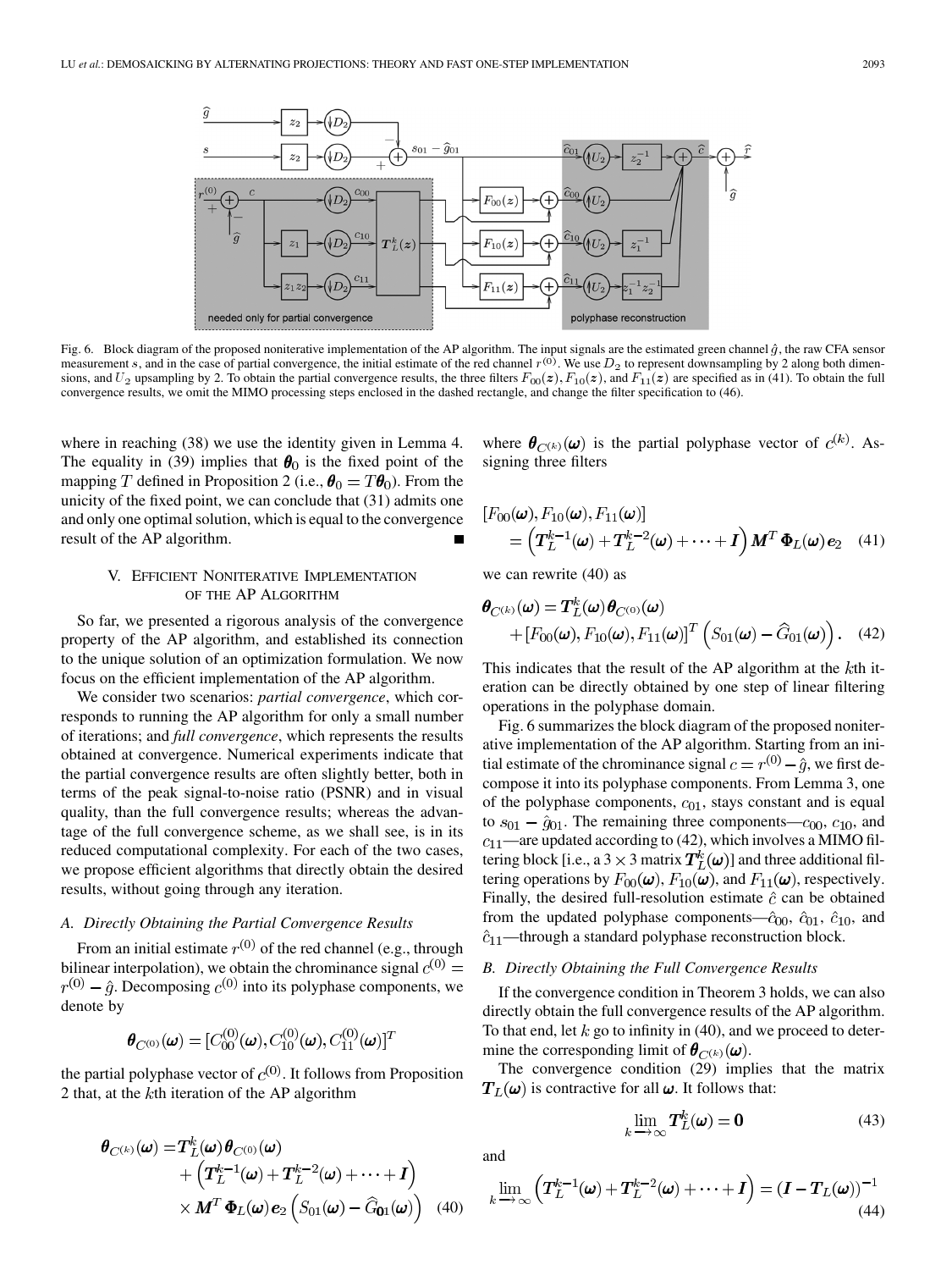TABLE I COMPARISON OF THE ITERATIVE AP ALGORITHM AND THE PROPOSED NONITERATIVE SCHEME. TO AVOID BOUNDARY ARTIFACTS, WE EXCLUDE 10 PIXELS ALONG THE BORDERS IN CALCULATING THE PSNR. THE COMPLEXITY IS GIVEN IN TERMS OF THE APPROXIMATE NUMBERS OF REQUIRED MULTIPLICATIONS AND ADDITIONS

|                         | PSNR (dB) |       |       | CPU Time (seconds) | Multiplications | Additions |
|-------------------------|-----------|-------|-------|--------------------|-----------------|-----------|
|                         | Red       | Green | Blue  |                    |                 |           |
| Partial Convergence     |           |       |       |                    |                 |           |
| AP (6 iterations)       | 38.54     | 41.80 | 38.58 | 2.459              | 294 MN          | 380 MN    |
| Proposed                | 38.51     | 41.80 | 38.59 | 0.291              | 42 MN           | 75 MN     |
| Ratio                   |           |       |       | 8.5                | 7.0             | 5.1       |
| <b>Full Convergence</b> |           |       |       |                    |                 |           |
| AP (20 iterations)      | 38.44     | 41.80 | 38.41 | 7.011              | 910 $MN$        | 1164 MN   |
| Proposed                | 38.42     | 41.80 | 38.39 | 0.173              | 14 MN           | $25$ $MN$ |
| Ratio                   |           |       |       | 40.5               | 65.0            | 46.6      |

where (44) can be understood as a matrix generalization of the well-known Taylor series expansion  $1/(1-x) = 1+x+x^2+\cdots$ for  $|x| < 1$ . The bound on the singular value in (29) guarantees that the inverse  $(I - T_L(\omega))^{-1}$  always exists and is stable.

Substituting (43) and (44) into (40), we can write the full convergence result, denoted by  $\theta_{\widehat{C}}(\omega)$ , as

$$
\boldsymbol{\theta}_{\widehat{C}}(\boldsymbol{\omega}) = \left(\boldsymbol{I} - \boldsymbol{T}_{L}(\boldsymbol{\omega})\right)^{-1} \boldsymbol{M}^T \boldsymbol{\Phi}_{L}(\boldsymbol{\omega})
$$

$$
\times \boldsymbol{e}_{2} \left(S_{01}(\boldsymbol{\omega}) - \widehat{G}_{01}(\boldsymbol{\omega})\right). \quad (45)
$$

Alternatively, the previously mentioned equality can also be directly reached by using the fact that the convergence result of the AP algorithm is the unique fixed point of the mapping  $T$  defined in (25). Reassigning the three filters introduced in (41) to their respective limiting values

$$
\left[F_{00}(\boldsymbol{\omega}), F_{10}(\boldsymbol{\omega}), F_{11}(\boldsymbol{\omega})\right]^T = \left(\boldsymbol{I} - \boldsymbol{T}_L(\boldsymbol{\omega})\right)^{-1} \boldsymbol{M}^T \boldsymbol{\Phi}_L(\boldsymbol{\omega}) \boldsymbol{e}_2
$$
\n(46)

the equality (45) becomes

$$
\boldsymbol{\theta}_{\widehat{C}}(\boldsymbol{\omega}) = \left[F_{00}(\boldsymbol{\omega}), F_{10}(\boldsymbol{\omega}), F_{11}(\boldsymbol{\omega})\right]^T \left(S_{01}(\boldsymbol{\omega}) - \widehat{G}_{01}(\boldsymbol{\omega})\right).
$$

Compared with (42) for partial convergence, the formula for obtaining the full convergence result is much simpler and requires fewer computations, since it does not need to implement the MIMO block  $T_L^k(\omega)$  (recall that  $T_L^k(\omega) \rightarrow 0$  as k goes to infinity). Consequently, the final result  $\theta_{\widehat{C}}(\omega)$  does not depend upon the initial estimate  $C^{(0)}(\omega) = R^{(0)}(\omega) - \widehat{G}(\omega)$ . This interesting fact is theoretically guaranteed by the property of contraction mapping (see Theorem 2) and has been numerically verified in Example 1.

### *C. Implementation and Numerical Experiments*

To demonstrate the performance of the proposed scheme shown in Fig. 6, we apply both the proposed noniterative algorithm and the original iterative AP algorithm to the 24 standard Kodak test images. All the MATLAB code<sup>4</sup> and images used in our experiments are available online at http://rr.epfl.ch/demosaicking.

Our main goal here is to verify that the proposed one-step implementation can indeed achieve the same results obtained by the original iterative algorithm, but at a much lower computational cost. Therefore, we choose not to report the comparison between the AP algorithm and other demosaicking schemes in the literature, which can be found in several previous publications (e.g., [2], [3]).

In the experiments, we use the same subband filters as described in [5] (see (2) for their specifications). Correspondingly, the polyphase filters used in the proposed noniterative algorithm are precomputed as follows. Starting from the lowpass filter  $L(\boldsymbol{\omega})$  defined in (5), we construct the polyphase matrix  $\boldsymbol{\Phi}_L(\boldsymbol{\omega})$ and  $T_L(\omega)$  according to (15) and (25), respectively. The filters  $F_{00}(\omega)$ ,  $F_{10}(\omega)$ , and  $F_{11}(\omega)$  in Fig. 6 are then obtained by (41) (for partial convergence) and (46) (for full convergence), respectively.

Two implementation details are worth mentioning. First, the polyphase filters  $F_{00}(\omega)$ ,  $F_{10}(\omega)$ , and  $F_{11}(\omega)$  obtained previously can either span large spatial supports (which will depend upon the iteration number  $k$  as in the case of partial convergence) or even have infinite spatial supports [as in the case of full convergence, due to the factor  $(I - T_L(\omega))^{-1}$  in (46). In practice, however, we find that these filters can be well-approximated by their finitely-truncated versions—empirically determined to be  $6 \times 6$  in our experiments. Our second observation is that, although the obtained polyphase filters are not exactly separable 2-D filters, they are close to being so. Consequently, to further improve computational efficiency, we replace all these filters with their separable approximations, constructed<sup>5</sup> to be optimal in the least square sense [25].

Table I summarizes the results of the experiments, averaged over the 24 test images. For the iterative AP algorithm, we consider two different options for the number of iterations: 6 and 20. The former is preferred in practice due to its reduced computational load, whereas the latter is chosen to test the full convergence behavior. Correspondingly, we test two versions of the proposed noniterative algorithm—partial convergence and full convergence.

The performance of the algorithms is measured in terms of the PSNR of the demosaicked images. Note that the PSNR values for the green channel are the same for different algorithms, since both AP and the proposed scheme follow the same steps in estimating the missing green pixels. For the red and blue pixels, the PSNR values obtained by the proposed scheme are very close to those reached by AP. This verifies the accuracy of the pro-

<sup>4</sup>For the iterative AP algorithm, we use the code provided by the authors of [5].

 $5$ Any 2-D filter with finite support can be represented by a matrix  $A$ . The optimal separable approximation of A in the least square sense is  $\sigma_1 \mathbf{u}_1 \otimes \mathbf{v}_1$ , where  $\sigma_1$  is the largest singular value of A, and  $\mathbf{u}_1, \mathbf{v}_1$  are the corresponding left and right singular vectors.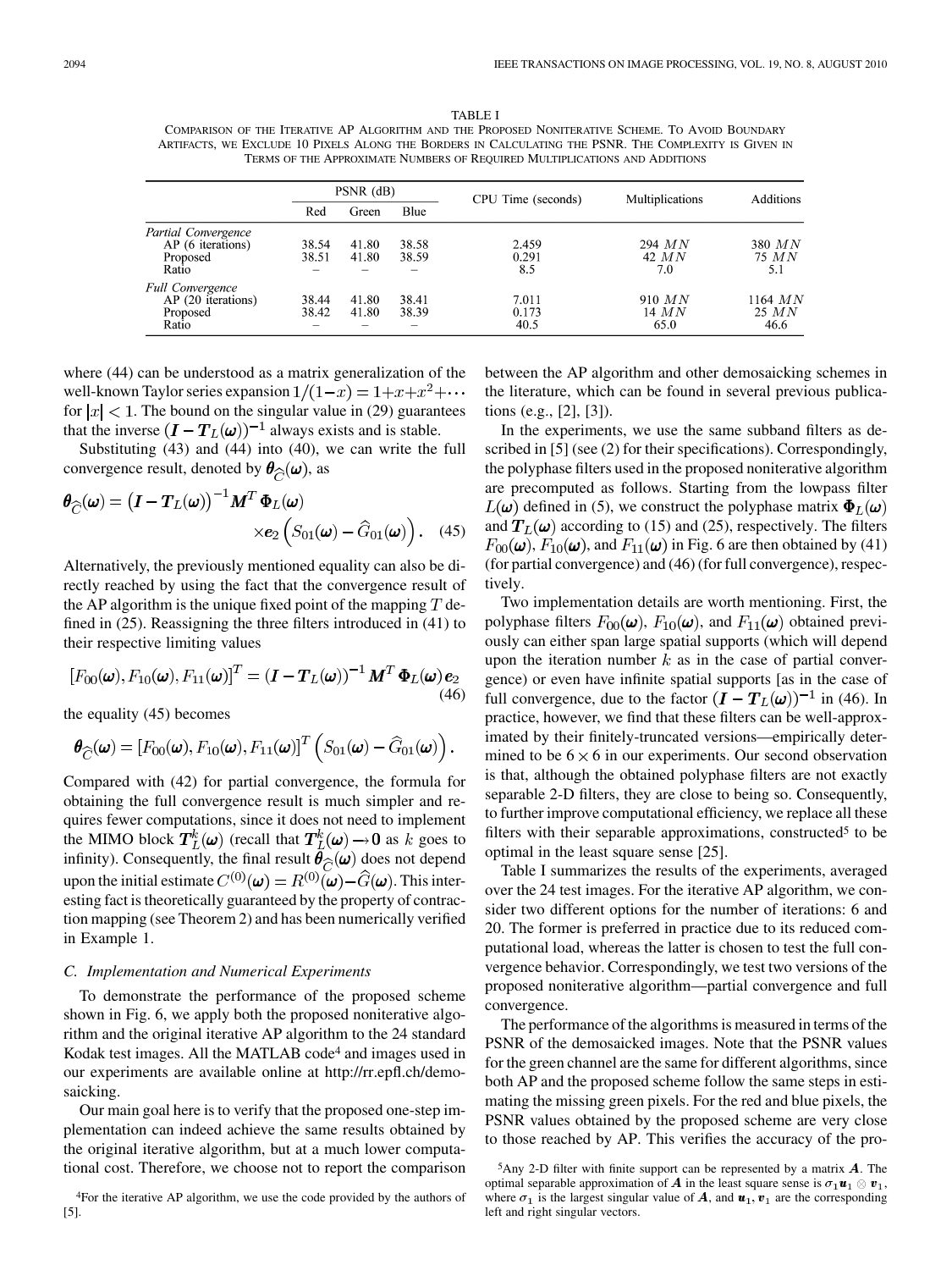posed noniterative algorithm. The small differences in PSNR are caused by the finite truncation and separable approximation of the polyphase filters in our implementation.

The main advantage of the proposed noniterative scheme is its computational efficiency. We record in the table the running time of different algorithms on a computer with a 2.2 GHz CPU. In the case of partial convergence (with 6 iterations), the proposed algorithm is about 8.5 times faster than its iterative counterpart. In the case of full convergence, the speedup becomes even more significant as the number of iterations in the AP algorithm increases to 20. For a more formal representation of computational complexity, we also provide the approximate numbers of multiplications and additions required by different algorithms. In partial convergence, the proposed noniterative algorithm reduces the number of operations by factors of 5 to 7. In full convergence, the proposed algorithm only requires three separable filtering operations in the polyphase domain and, hence, the complexity reduction (more than 40-fold) is much more dramatic.

# VI. CONCLUSIONS

This paper presents a detailed treatment of a classical color image demosaicking algorithm [5] based on alternating projections (AP). We provided a rigorous analysis of the convergence of the AP algorithm based upon contraction mapping, established its optimality as the unique solution to a constrained quadratic minimization problem, and proposed an efficient onestep implementation via polyphase domain filtering.

Although our focus has been exclusively on the AP algorithm, we believe that the techniques and theoretical results introduced in this work can be applied to the study and simplification of other demosaicking schemes in the literature (e.g., [9], [15], [16], [26], [27]) and to the development of new ones. It is also our hope that the present paper, serving as a showcase of the usefulness of polyphase representation, can introduce this powerful tool from multirate signal processing to the image demosaicking community.

# **APPENDIX**

*A) The Sufficiency Part of Proposition 1:* We show that if  $L(\omega) = 1\mathbb{I}_{\mathcal{D}}(\omega)$ , then  $P_d$  is a projection operator onto the following convex set:

$$
\mathcal{C} = \left\{ r : R(\boldsymbol{\omega}) = \widehat{G}(\boldsymbol{\omega}), \quad \text{for } \boldsymbol{\omega} \in \mathcal{D}^c \right\}
$$

where  $\mathcal{D}^c \stackrel{\text{def}}{=} \mathbb{R}^2 \setminus \mathcal{D}$  denotes the complement of the passband support  $D$ . To that end, we just need to verify, for every signal  $x$ , the following two statements: First,  $y \stackrel{\text{def}}{=} P_d x \in \mathcal{C}$ , and second

$$
||x - y||^2 \le ||x - r||^2 \quad \text{for all } r \in \mathcal{C}.
$$
 (47)

From the definition of  $P_d$  in (4) and the condition (10), we have

$$
Y(\boldsymbol{\omega}) = \mathbb{1}_{\mathcal{D}}(\boldsymbol{\omega})X(\boldsymbol{\omega}) + \mathbb{1}_{\mathcal{D}^c}(\boldsymbol{\omega})\widehat{G}(\boldsymbol{\omega})
$$
(48)

and thus  $y \in \mathcal{C}$ . We now concentrate on showing (47). It follows from Parseval's theorem that:

$$
(2\pi)^{2} ||x - r||^{2} = \int_{[-\pi,\pi]^{2}} |X(\omega) - R(\omega)|^{2} d\omega
$$
  
\n
$$
\geq \int_{[-\pi,\pi]^{2}} |1_{\mathcal{D}^{c}}(\omega) (X(\omega) - R(\omega))|^{2} d\omega
$$
  
\n
$$
= \int_{[-\pi,\pi]^{2}} |1_{\mathcal{D}^{c}}(\omega) (X(\omega) - \widehat{G}(\omega))|^{2} d\omega
$$
\n(49)

$$
= \int_{[-\pi,\pi]^2} |X(\boldsymbol{\omega}) - Y(\boldsymbol{\omega})|^2 d\boldsymbol{\omega}.
$$
 (50)

In reaching (49) we have used the fact that  $r \in \mathcal{C}$ , and the equality (50) is due to (48). Applying Parseval's theorem to (50), we are done.

*B) Proof of Lemma 1:* As in (13), we can expand the image  $X(z)$  and the filter  $L(z)$  in terms of their polyphase components

$$
X(z) = X_{00}(z^{2}) + z_{2}^{-1}X_{01}(z^{2}) + z_{1}^{-1}X_{10}(z^{2})
$$
  
+  $z_{1}^{-1}z_{2}^{-1}X_{11}(z^{2})$   

$$
L(z) = L_{00}(z^{2}) + z_{2}^{-1}L_{01}(z^{2}) + z_{1}^{-1}L_{10}(z^{2})
$$
  
+  $z_{1}^{-1}z_{2}^{-1}L_{11}(z^{2}).$  (51)

Substituting (51) into the equality  $Y(z) = X(z)L(z)$ , we can write the product  $Y(z)$  as a sum of 16 terms, i.e., see equation (52) at the bottom of the page. To simplify (52), we introduce four new signals  $E_{00}(z)$ ,  $E_{01}(z)$ ,  $E_{10}(z)$  and  $E_{11}(z)$ , defined as

$$
[E_{00}(z), E_{01}(z), E_{10}(z), E_{11}(z)]T
$$
  
\n
$$
\stackrel{\text{def}}{=} \Phi_L(z) [X_{00}(z), X_{01}(z), X_{10}(z), X_{11}(z)]^T
$$
  
\n
$$
= \Phi_L(z) \xi_X(z)
$$
\n(53)

$$
Y(\mathbf{z}) = \left( L_{00}(\mathbf{z}^2) X_{00}(\mathbf{z}^2) + z_2^{-2} L_{01}(\mathbf{z}^2) X_{01}(\mathbf{z}^2) + z_1^{-2} L_{10}(\mathbf{z}^2) X_{10}(\mathbf{z}^2) + z_1^{-2} z_2^{-2} L_{11}(\mathbf{z}^2) X_{11}(\mathbf{z}^2) \right) + z_2^{-1} \left( L_{01}(\mathbf{z}^2) X_{00}(\mathbf{z}^2) + L_{00}(\mathbf{z}^2) X_{01}(\mathbf{z}^2) + z_1^{-2} L_{11}(\mathbf{z}^2) X_{10}(\mathbf{z}^2) + z_1^{-2} L_{10}(\mathbf{z}^2) X_{11}(\mathbf{z}^2) \right) + z_1^{-1} \left( L_{10}(\mathbf{z}^2) X_{00}(\mathbf{z}^2) + z_2^{-2} L_{11}(\mathbf{z}^2) X_{01}(\mathbf{z}^2) + L_{00}(\mathbf{z}^2) X_{10}(\mathbf{z}^2) + z_2^{-2} L_{01}(\mathbf{z}^2) X_{11}(\mathbf{z}^2) \right) + z_1^{-1} z_2^{-1} \left( L_{11}(\mathbf{z}^2) X_{00}(\mathbf{z}^2) + L_{10}(\mathbf{z}^2) X_{01}(\mathbf{z}^2) + L_{01}(\mathbf{z}^2) X_{10}(\mathbf{z}^2) + L_{00}(\mathbf{z}^2) X_{11}(\mathbf{z}^2) \right).
$$
(52)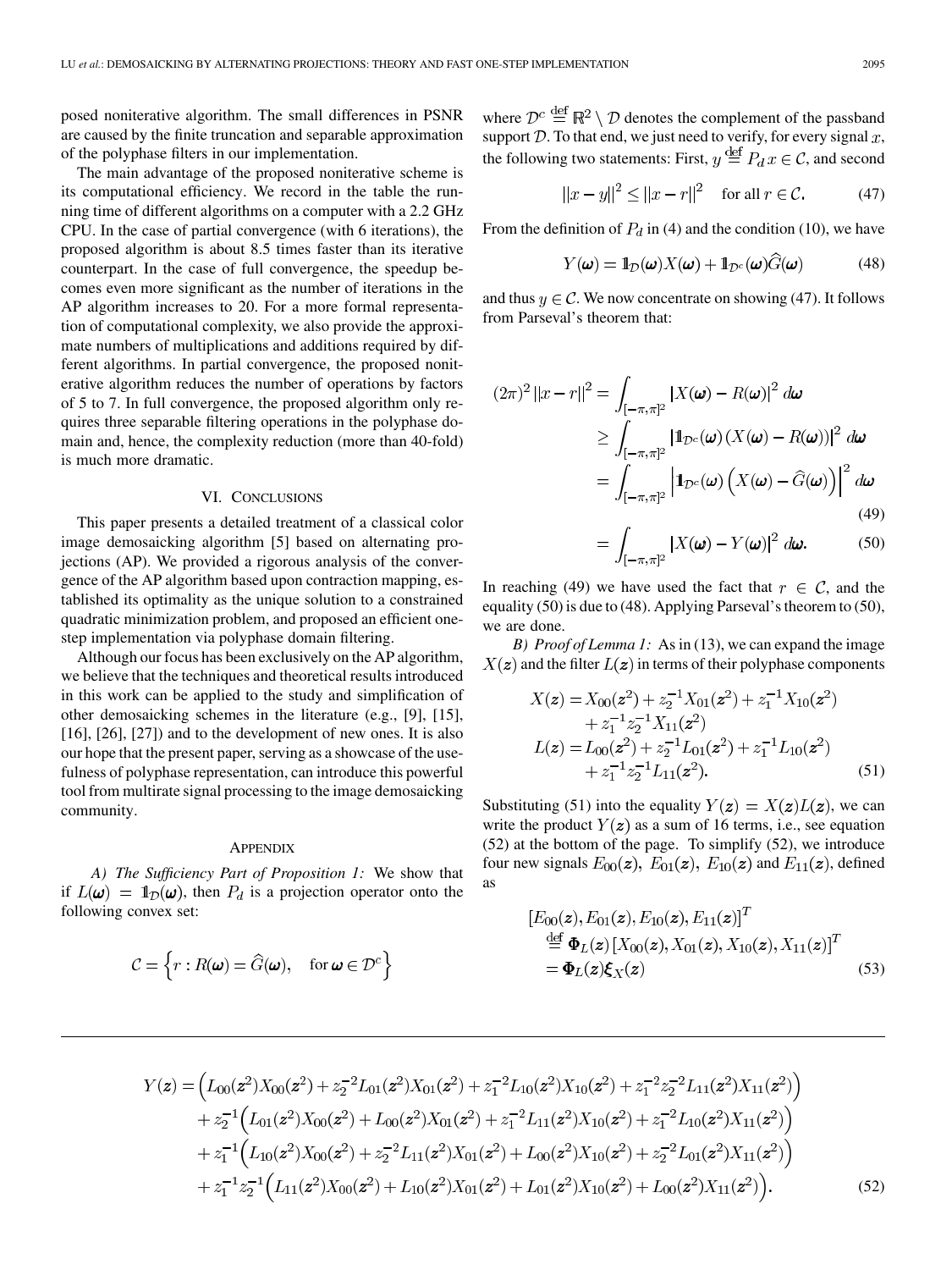where  $\Phi_L(z)$  is the 4 × 4 polyphase matrix in (15), with  $\omega$ ,  $e^{-j\omega_1}$  and  $e^{-j\omega_2}$  replaced by their *z*-domain counterparts  $z, z_1^{-1}$  and  $z_2^{-1}$ , respectively. It is straightforward to verify that (52) can be simplified as

$$
Y(z) = E_{00}(z^2) + z_2^{-1} E_{01}(z^2) + z_1^{-1} E_{10}(z^2)
$$
  
 
$$
+ z_1^{-1} z_2^{-1} E_{11}(z^2). \quad (54)
$$

On the one hand,  $Y(z)$  can be expanded in terms of its polyphase components as

$$
Y(z) = Y_{00}(z^2) + z_2^{-1}Y_{01}(z^2) + z_1^{-1}Y_{10}(z^2) + z_1^{-1}z_2^{-1}Y_{11}(z^2).
$$

On the other hand, (54) provides an alternative expansion of  $Y(z)$ . It follows from the uniqueness of the polyphase transform that  $E_{ij}(z) = Y_{ij}(z)$  for all  $i, j \in \{0, 1\}$ , and therefore (53) implies (17).

*C)* The Lipschitz Constant of the Mapping  $T$ : We show that the Lipschitz constant  $\alpha_T$  can be calculated as in (28). Consider two partial polyphase vectors  $\boldsymbol{\theta}_{X_1}$  and  $\boldsymbol{\theta}_{X_2}$ , and let  $\pmb{\theta}_{Y_1} = T\pmb{\theta}_{X_1}$  and  $\pmb{\theta}_{Y_2} = T\pmb{\theta}_{X_2}$ . From Parseval's theorem

$$
(2\pi)^2 \left\|\boldsymbol{\theta}_{Y_1} - \boldsymbol{\theta}_{Y_2}\right\|^2 = \int_{[-\pi,\pi]^2} \left\|\boldsymbol{\theta}_{Y_1}(\boldsymbol{\omega}) - \boldsymbol{\theta}_{Y_2}(\boldsymbol{\omega})\right\|^2 d\boldsymbol{\omega}.
$$
\n(55)

According to the definition of the mapping  $T$  given in (25)

$$
\pmb{\theta}_{Y_1}(\pmb{\omega})-\pmb{\theta}_{Y_2}(\pmb{\omega})=\pmb{T}_L(\pmb{\omega})\left(\pmb{\theta}_{X_1}(\pmb{\omega})-\pmb{\theta}_{X_2}(\pmb{\omega})\right).
$$

Substitute the previously mentioned equality into (55) and write  $\theta(\omega) \stackrel{\text{def}}{=} \theta_{X_1}(\omega) - \theta_{X_2}(\omega)$ , we obtain equations (56)–(58) at the bottom of the page, where (56) is due to a standard inequality on matrix spectral norm [28], and (58) is from Parseval's equality. Next, we show that the inequalities in (56) and (57) are also tight. To that end, we construct

$$
\boldsymbol{\theta}_{\gamma}(\boldsymbol{\omega}) = \boldsymbol{V}_{1}(\boldsymbol{\omega}) \, \mathbb{1}_{\mathcal{B}(\gamma)}(\boldsymbol{\omega} - \boldsymbol{\omega}_{0}) \tag{59}
$$

where  $V_1(\omega)$  is the first right-singular vector of  $T_L(\omega)$ ,  $\omega_0$  is the frequency where  $\sigma_1^2(T_L(\omega))$  reaches its maximum, i.e.,

$$
\boldsymbol{\omega}_0\stackrel{\text{def}}{=}\argmax_{\boldsymbol{\omega}}\sigma_1^2(\boldsymbol{T}(\boldsymbol{\omega}))
$$

and  $1_{\mathcal{B}(\gamma)}(\omega - \omega_0)$  denotes the indicator function defined on a ball of radius  $\gamma$ , centered on  $\omega_0$ . It is easy to verify that, when we choose  $\theta_{\gamma}(\omega)$  as in (59), the inequality (56) becomes an equality. Furthermore, when the radius  $\gamma$  tends to zero, the second inequality (57) can be made arbitrarily tight.

*D) The Equivalence of (29) and (30) for Symmetric Lowpass Filters:* We show the equivalence of the conditions (29) and (30) for lowpass filters satisfying the following symmetric property:

$$
L(z_1, z_2) = L(z_2, z_1).
$$

Writing the previously mentioned equality in the polyphase domain yields

$$
L(z_1, z_2) = L_{00}(z_1^2, z_2^2) + z_2^{-1}L_{01}(z_1^2, z_2^2)
$$
  
+  $z_1^{-1}L_{10}(z_1^2, z_2^2) + z_1^{-1}z_2^{-1}L_{11}(z_1^2, z_2^2)$   
=  $L_{00}(z_2^2, z_1^2) + z_1^{-1}L_{01}(z_2^2, z_1^2)$   
+  $z_2^{-1}L_{10}(z_2^2, z_1^2) + z_1^{-1}z_2^{-1}L_{11}(z_2^2, z_1^2)$   
=  $L(z_2, z_1)$ .

It follows from the uniqueness of the polyphase decomposition that:

$$
L_{00}(z_1, z_2) = L_{00}(z_2, z_1)
$$
  
\n
$$
L_{01}(z_1, z_2) = L_{10}(z_2, z_1)
$$

and

$$
L_{11}(z_1, z_2) = L_{11}(z_2, z_1).
$$

From the definition of the polyphase matrix  $\Phi_L$  in (15) and the constructions of  $T_L$  and  $T_L$ , we can verify that the previously mentioned equalities imply that

$$
\boldsymbol{T}_{L}(\omega_1,\omega_2)=\widetilde{\boldsymbol{T}}_{L}(\omega_2,\omega_1).
$$

Consequently

$$
\max_{\omega} \sigma_1 \left( \mathbf{T}_L(e^{j(\omega_1,\omega_2)}) \right) = \max_{\omega} \sigma_1 \left( \mathbf{T}_L(e^{j(\omega_2,\omega_1)}) \right) \n= \max_{\omega} \sigma_1 \left( \widetilde{\mathbf{T}}_L(e^{j(\omega_1,\omega_2)}) \right).
$$

*E)* Proof of Lemma 4: Since  $H^*(\omega)H(\omega) = 1 - L(\omega)$ , we have

$$
\Phi_{H^*}(\pmb\omega)\Phi_H(\pmb\omega)=\Phi_{1-L}(\pmb\omega)=\pmb I-\Phi_L(\pmb\omega).
$$

What is left to show is that  $\Phi_{H^*}(\omega) = \Phi_H^*(\omega)$ .

$$
(2\pi)^{2} ||\boldsymbol{\theta}_{Y_{1}} - \boldsymbol{\theta}_{Y_{2}}||^{2} = \int_{[-\pi,\pi]^{2}} ||\boldsymbol{T}_{L}(\boldsymbol{\omega})\boldsymbol{\theta}(\boldsymbol{\omega})||^{2} d\boldsymbol{\omega}
$$
  
 
$$
\leq \int_{[-\pi,\pi]^{2}} \sigma_{1}^{2}(\boldsymbol{T}_{L}(\boldsymbol{\omega})) ||\boldsymbol{\theta}(\boldsymbol{\omega})||^{2} d\boldsymbol{\omega}
$$
(56)

$$
\leq \left(\max_{\boldsymbol{\omega}} \sigma_1^2(\boldsymbol{T}_L(\boldsymbol{\omega}))\right) \int_{[-\pi,\pi]^2} ||\boldsymbol{\theta}(\boldsymbol{\omega})||^2 d\boldsymbol{\omega} \tag{57}
$$

$$
= \left(\max_{\boldsymbol{\omega}} \sigma_1^2(\boldsymbol{T}_L(\boldsymbol{\omega}))\right) (2\pi)^2 \left\|\boldsymbol{\theta}_{X_1} - \boldsymbol{\theta}_{X_2}\right\|^2 \tag{58}
$$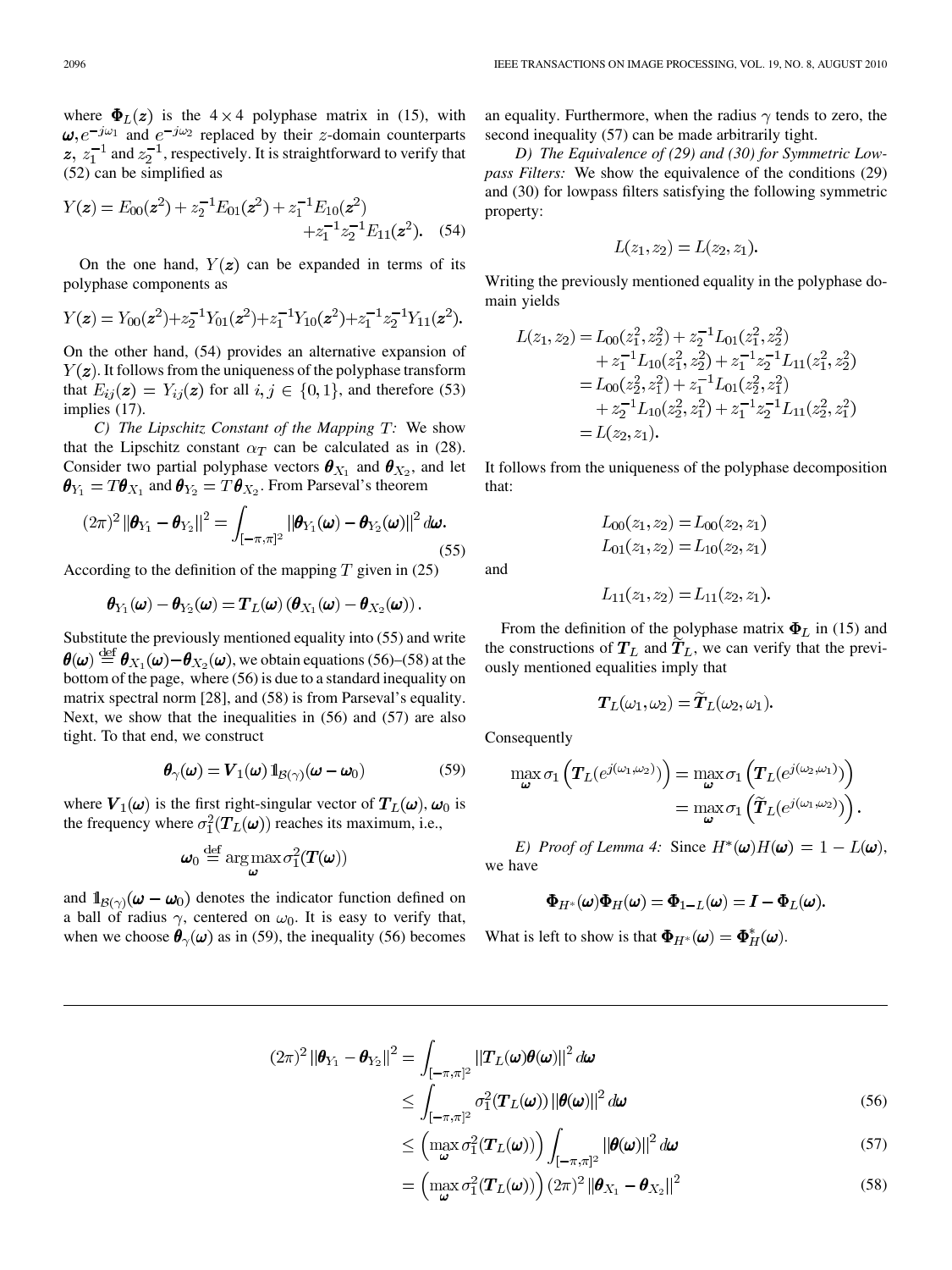Let  $\widetilde{H}(\omega) \stackrel{\text{def}}{=} H^*(\omega)$ . In this paper, we only consider filters with real-valued coefficients, and so, in the z-domain,  $\widetilde{H}(z)$  =  $H(z^{-1})$ . Expanding  $H(z)$  in terms of its polyphase components as in (13) and replacing z with  $z^{-1}$ 

$$
\tilde{H}(z) = H(z^{-1})
$$
\n
$$
= H_{00}(z^{-2}) + z_2^{-1} (z_2^2 H_{01}(z^{-2}))
$$
\n
$$
+ z_1^{-1} (z_1^2 H_{10}(z^{-2}))
$$
\n
$$
+ z_1^{-1} z_2^{-1} (z_1^2 z_2^2 H_{11}(z^{-2})).
$$
\n(60)

Due to the uniqueness of the polyphase expansion, we can determine from (60) the polyphase components of  $H(z)$  as  $H_{00}(z) = H_{00}(z^{-1}), H_{01}(z) = z_2 H_{01}(z^{-1}),$  $\widetilde{H}_{10}(z) = z_1 H_{10}(z^{-1}),$  and  $\widetilde{H}_{11}(z) = z_1 z_2 H_{11}(z^{-1}).$ Going back to the Fourier domain and using the definition of the polyphase matrix in (15), we can easily verify that  $\Phi_{\widetilde{H}}(\omega) = \Phi_H^*(\omega).$ 

#### **REFERENCES**

- [1] R. Ramanath, W. E. Snyder, G. L. Bilbro, and W. A. Sander, III, "Demosaicking methods for Bayer color arrays," *J. Electron. Imag.*, vol. 11, no. 3, pp. 306–315, Jul. 2002.
- [2] B. K. Gunturk, J. Glotzbach, Y. Altunbasak, R. W. Schafer, and R. M. Mersereau, "Demosaicking: Color filter array interpolation," *IEEE Signal Process. Mag.*, vol. 22, no. 1, pp. 44–54, Jan. 2005.
- [3] X. Li, B. Gunturk, and L. Zhang, W. A. Pearlman, J. W. Woods, and L. Lu, Eds., "Image demosaicing: A systematic survey," in *Proc. SPIE Conf. on Vis. Commun. and Image Proc.*, San Jose, CA, Jan. 2008, vol. 6822.
- [4] D. Alleysson and B. C. de Lavarène, W. A. Pearlman, J. W. Woods, and L. Lu, Eds., "Frequency selection demosaicking: A review and a look ahead," in *Proc. SPIE Conf. on Vis. Commun. and Image Proc.*, San Jose, CA, Jan. 2008, vol. 6822.
- [5] B. K. Gunturk, Y. Altunbasak, and R. M. Mersereau, "Color plane interpolation using alternating projections," *IEEE Trans. Image Process.*, vol. 11, no. 9, pp. 997–1013, Sep. 2002.
- [6] R. Lukac, K. Martin, and K. N. Plataniotis, "Demosaicked image postprocessing using local color ratios," *IEEE Trans. Circuits Syst. Video Technol.*, vol. 14, no. 6, pp. 914–920, Jun. 2004.
- [7] X. Wu and N. Zhang, "Primary-consistent soft-decision color demosaicking for digital cameras," *IEEE Trans. Image Process.*, vol. 13, no. 9, pp. 1263–1274, Sep. 2004.
- [8] K. Hirakawa and T. W. Parks, "Adaptive homogeneity-directed demosaicing algorithm," *IEEE Trans. Image Process.*, vol. 14, no. 3, pp. 360–369, Mar. 2005.
- [9] X. Li, "Demosaicing by successive approximation," *IEEE Trans. Image Process.*, vol. 14, no. 3, pp. 370–379, Mar. 2005.
- [10] D. Alleysson, S. Süsstrunk, and J. Héraut, "Linear demosaicing inspired by the human visual system," *IEEE Trans. Image Process.*, vol. 14, no. 4, pp. 439–449, Apr. 2005.
- [11] L. Zhang and X. Wu, "Color demosaicking via directional minimum mean square-error estimation," *IEEE Trans. Image Process.*, vol. 14, no. 12, pp. 2167–2178, Dec. 2005.
- [12] D. Paliy, V. Katkovnik, R. Bilcu, S. Alenius, and K. Egiazarian, "Spatially adaptive color filter array interpolation for noiseless and noisy data," *Int. J. Imag. Syst. and Technol.*, vol. 17, no. 3, pp. 105–122, Oct. 2007.
- [13] N.-X. Lian, L. Chang, Y.-P. Tan, and V. Zagorodnov, "Adaptive filtering for color filter array demosaicking," *IEEE Trans. Image Process.*, vol. 16, no. 10, pp. 2515–2525, Oct. 2007.
- [14] D. G. Luenberger*, Optimization by Vector Space Methods*. Hoboken, NJ: Wiley, 1969.
- [15] D. Menon and G. Calvagno, "Regularization approaches to demosaicking," *IEEE Trans. Image Process.*, vol. 18, no. 10, pp. 2209–2220, Oct. 2009.
- [16] L. Condat, "A generic variational approach for demosaicking from an arbitrary color filter array," in *Proc. IEEE Int. Conf. on Image Proc.*, Cairo, Egypt, Nov. 2009.
- [17] P. P. Vaidyanathan*, Multirate Systems and Filter Banks*. Upper Saddle River, NJ: Prentice-Hall, 1993.
- [18] M. Vetterli and J. Kovacevic*, Wavelets and Subband Coding*. Upper Saddle River, NJ: Prentice Hall, 1995.
- [19] B. E. Bayer, "Color Imaging Array," U.S. 3 971 065, Jul. 1976.
- [20] J. F. Hamilton and J. E. Adams, "Adaptive Color Plane Interpolation in Single Sensor Color Electronic Camera," U.S. 5 629 734, May 1997.
- [21] J. E. Adams, "Design of practical color filter array interpolation algorithms for digital cameras, part 2," in *Proc. IEEE Int. Conf. on Image Proc.*, Chicago, IL, Oct. 1998.
- [22] W. Cheney and A. A. Goldstein, "Proximity maps for convex sets," *Proc. Amer. Math. Soc.*, vol. 10, no. 3, pp. 448–450, Jun. 1959.
- [23] A. W. Naylor and G. R. Sell*, Linear Operator Theory in Engineering and Science*. New York: Springer-Verlag, 1982.
- [24] D. H. Brandwood, "A complex gradient operator and its applications in adaptive array theory," *IEE Proc. F, Commun., Radar, Signal Process.*, vol. 130, no. 1, pp. 11–16, Feb. 1983.
- [25] W.-S. Lu and A. Antoniou*, Two-Dimensional Digital Filters*. Boca Raton, FL: CRC, 1992.
- [26] H. J. Trussel and R. E. Hartwig, "Mathematics for demosaicking," *IEEE Trans. Image Process.*, vol. 11, no. 4, pp. 485–492, Apr. 2002.
- [27] B. C. de Lavarène, D. Alleysson, and J. Héraut, "Practical implementation of LMMSE demosaicing using luminance and chrominance spaces," *Comput. Vis. Image Understand.*, vol. 107, no. 1-2, pp. 3–13, 2007.
- [28] R. A. Horn and C. R. Johnson*, Matrix Analysis*. Cambridge, U.K.: Cambridge University Press, 1985.



Yue M. Lu (S'04–M'07) received the B.Eng and M.Eng degrees in electrical engineering from Shanghai Jiao Tong University, China, in 1999 and 2002, respectively. He received the M.Sc. degree in mathematics and the Ph.D. degree in electrical engineering from the University of Illinois at Urbana-Champaign in 2007.

He was a Research Assistant at the University of Illinois at Urbana-Champaign, and has worked for Microsoft Research Asia, Beijing, China and Siemens Corporate Research, Princeton, NJ. In

September 2007, He joined the Audiovisual Communications Laboratory at Ecole Polytechnique Fédérale de Lausanne (EPFL), Switzerland, where he was a postdoctoral researcher and lecturer. Since 2010, he has been an Assistant Professor of Electrical Engineering at Harvard University, Cambridge, MA. His research interests include signal processing for sensor networks; the theory, constructions, and applications of multiscale representations for multidimensional signals; image and video processing; and sampling theory.

Dr. Lu received the Most Innovative Paper Award of IEEE International Conference on Image Processing (ICIP) in 2006 for his paper (with Minh N. Do) on the construction of directional multiresolution image representations, and the Student Paper Award of IEEE ICIP in 2007.



**Mina Karzand** received the B.S. degree in electrical and electronics engineering from the University of Tehran, Tehran, Iran, in 2007, the M.S. degree in electrical engineering from Ecole Polytechnique Fédérale de Lausanne (EPFL), Switzerland, in 2009, and is currently pursuing the Ph.D. degree at the Research Laboratory of Electonics (RLE), Massachusetts Institute of Technology (MIT), Cambridge.